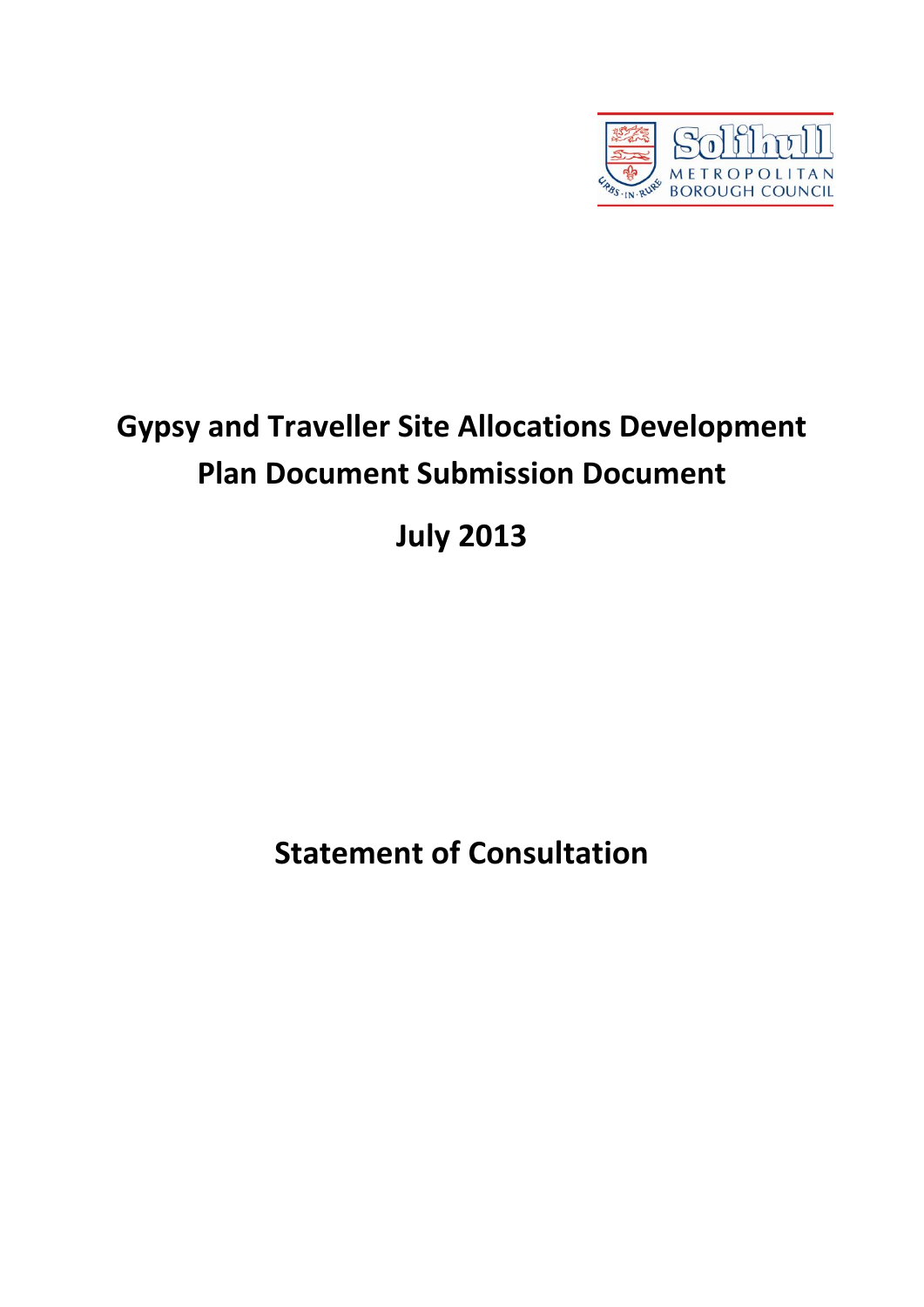## **Solihull Gypsy and Traveller Site Allocations Development Plan Document:**

## **Statement of Consultation**

#### **Contents**

|             |                                                                                           | Page |
|-------------|-------------------------------------------------------------------------------------------|------|
| 1           | <b>Introduction</b>                                                                       | 1    |
| $2^{\circ}$ | <b>Consultation Methodology</b>                                                           | 2    |
| 3           | The Gypsy and Traveller Site Allocations DPD Options Consultation                         | 3    |
| 4           | The Gypsy and Traveller Site Allocations DPD Preferred Options Consultation               | 6    |
| 5.          | The Gypsy and Traveller Site Allocations DPD Submission Draft Publication (Regulation 19) | 8    |
| 6           | <b>Conclusion</b>                                                                         | 11   |
|             | Appendix 1 – List of Consultees                                                           | 12   |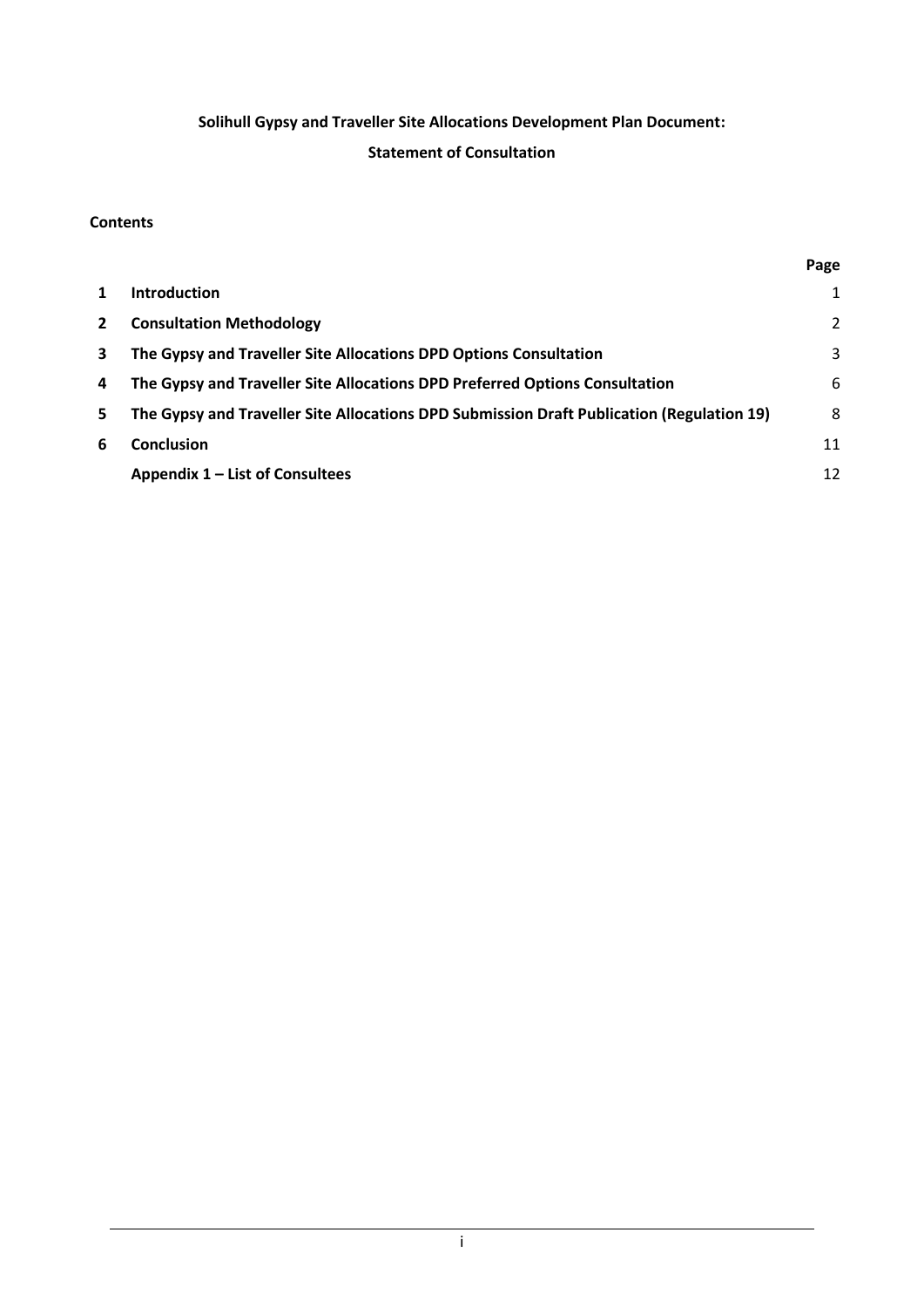## **1. Introduction**

- 1.1. This document sets out how Solihull MBC has involved stakeholders and the community in the preparation of the Gypsy and Traveller Site Allocations Development Plan Document (DPD).
- 1.2. Its purpose is to explain how the Council has complied with Regulations 18 of the Town and Country Planning (Local Planning) (England) Regulations 2012.
- 1.3. The document sets out for each stage of the consultation on the DPD, the following information:
	- Which bodies and persons were invited to make representations under Regulation 18;  $\bullet$
	- How those bodies and persons were invited to make representations;
	- A summary of the main issues raised by the representations; and
	- How those main issues have been addressed in the DPD.  $\bullet$
- 1.4. The Council is required to produce this Statement of Consultation to accompany the Submission of the Gypsy and Traveller Site Allocations DPD. It will assist stakeholders and members of the community in determining whether the Council has undertaken the necessary consultation to comply with the regulations and its adopted Statement of Community Involvement.
- 1.5. Table 1 shows the different stages of preparation of the Gypsy and Traveller Site Allocations DPD and the consultation undertaken.

Table 1:

| <b>Date</b>          | <b>Stage</b>                                                                    |
|----------------------|---------------------------------------------------------------------------------|
| July and August 2011 | 'Options' consultation including a 'call for sites' exercise                    |
| October 2011         | List of submitted sites suggested to the Council (published for<br>information) |
| July and August 2012 | 'Preferred Options' consultation                                                |
| April 2013           | <b>Submission Draft Publication</b>                                             |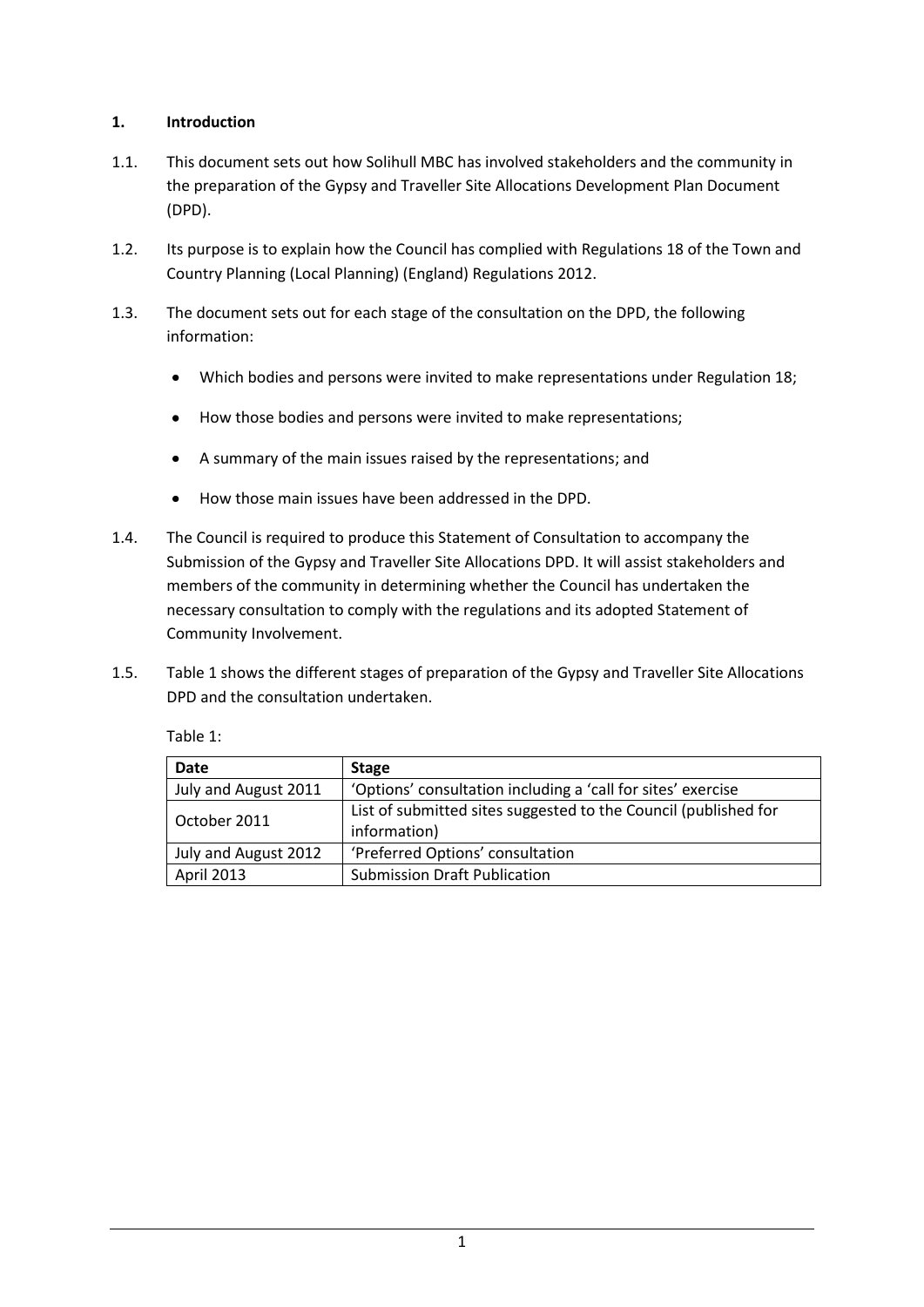## **2. Consultation Methodology**

- 2.1. The Council is committed to involving stakeholders, the local settled community and the local Gypsy and Traveller community in the development of the Gypsy and Traveller Site Allocations DPD. It has adopted an approach that views consultation as an on-going activity that is integral to the plan making process. The Council has used a range of methods to engage and consult with stakeholders and the local community, in accordance with the Statement of Community Involvement adopted in February 2007.
- 2.2. The Council has a comprehensive consultation database containing more than 1000 consultees, including residents associations, parish councils, elected representatives, community and voluntary groups, developers and businesses, infrastructure providers, government agencies and individuals. Cross boundary consultation has been carried out with adjoining local authorities and parish councils. A list of consultation bodies is attached at Appendix 1.
- 2.3. The Council has a form on-line for persons or organisations wishing to be included on the Council's Local Development Framework consultation database, or to update their details. Stakeholders and the local community have been informed by email, in writing or face to face about the opportunities to get involved in the consultation, and given a variety of options for responding , including in writing, email, using specific response forms or via officers.
- 2.4. A range of different approaches has been undertaken, including the following methods:
	- Targeted consultation with local Gypsy and Traveller families including face to face meetings
	- Targeted consultation with known organisations representing Gypsy and Traveller interests not on the wider consultation database
	- Direct mailing and emailing
	- Access to information at all libraries, Solihull Connect centres and children's centres in the Borough.
	- Press releases
	- The Council's Website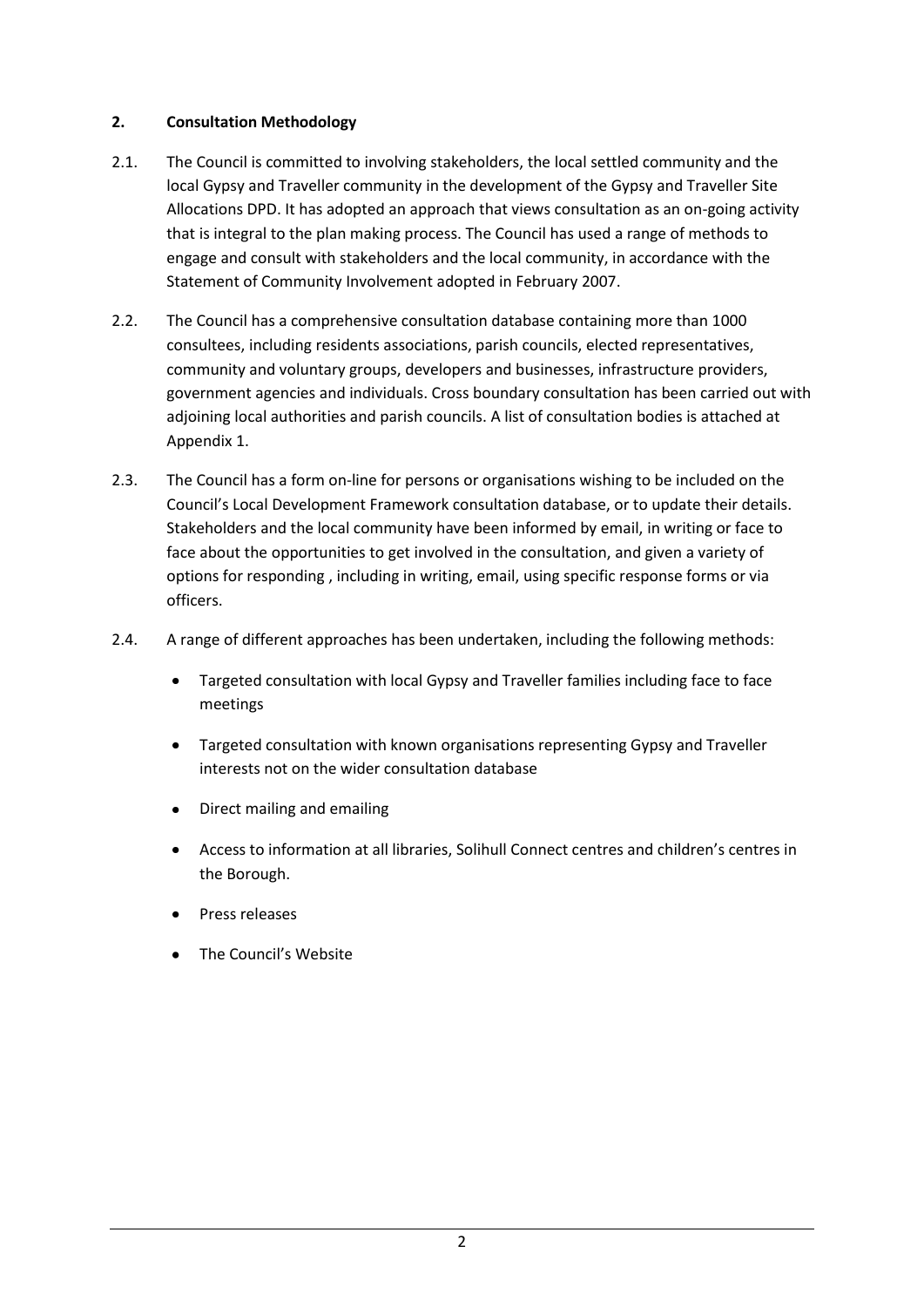## **3. The Gypsy and Traveller Site Allocations DPD Options Consultation**

- 3.1. Between 6 July and 31 August 2011 the Council consulted on a Gypsy and Traveller Site Allocations DPD 'Options' paper. This document sought views on how the future accommodation needs of Gypsies and Travellers in Solihull could be met by identifying the possible ways pitches and sites could come forward. These included:
	- Expansion of existing authorised Gypsy and Traveller sites
	- Increasing capacity on existing authorised Gypsy and Traveller sites
	- Allocation of new sites
- 3.2. The consultation requested views on whether this was an appropriate approach and whether there were any alternative ways in which pitches / sites could come forward. As part of the consultation a specific 'call for sites' exercise was also undertaken and opinions were sought on some of the more detailed aspects that would need to be considered when dealing with Gypsy and Traveller related development.
- 3.3. Throughout the 'Options' document questions were asked and a response form, which incorporated all of the questions, was provided with an opportunity to also make more general comments. A Sustainability Appraisal was also undertaken which has been used to influence the development of the DPD.
- 3.4. The consultation was widely publicised through the Council's website, direct mailing, press releases and meetings. Specifically:
	- Letters were sent out to more than 1000 stakeholders on the consultation database, including individuals and representatives of Gypsies and Travellers, statutory consultees, parish councils and residents associations, community groups, residents, developers, businesses and other stakeholders;
	- Specific letters and emails were sent to known organisations who represent Gypsy and Traveller groups / interests but who were not on the wider consultation database;
	- A questionnaire response form was included in the consultation paper, with responses invited in writing, using the response form or by email;
	- A press release highlighting that the consultation had begun and outlining where the document was available to view;
	- Reference was made to the consultation on the Solihull Council website homepage, which included a link to the planning pages where the document and response form were available;
	- Working closely with the Council's Gypsy and Traveller floating support worker to build relationships with the local Gypsy and Traveller community including officers visiting the sites of local Gypsy and Traveller families and informing them face to face about the DPD process and consultation.
- 3.5. Copies of the 'Options' consultation document were made available for public inspection in all libraries, children's centres, area housing offices and connect centres in the Borough.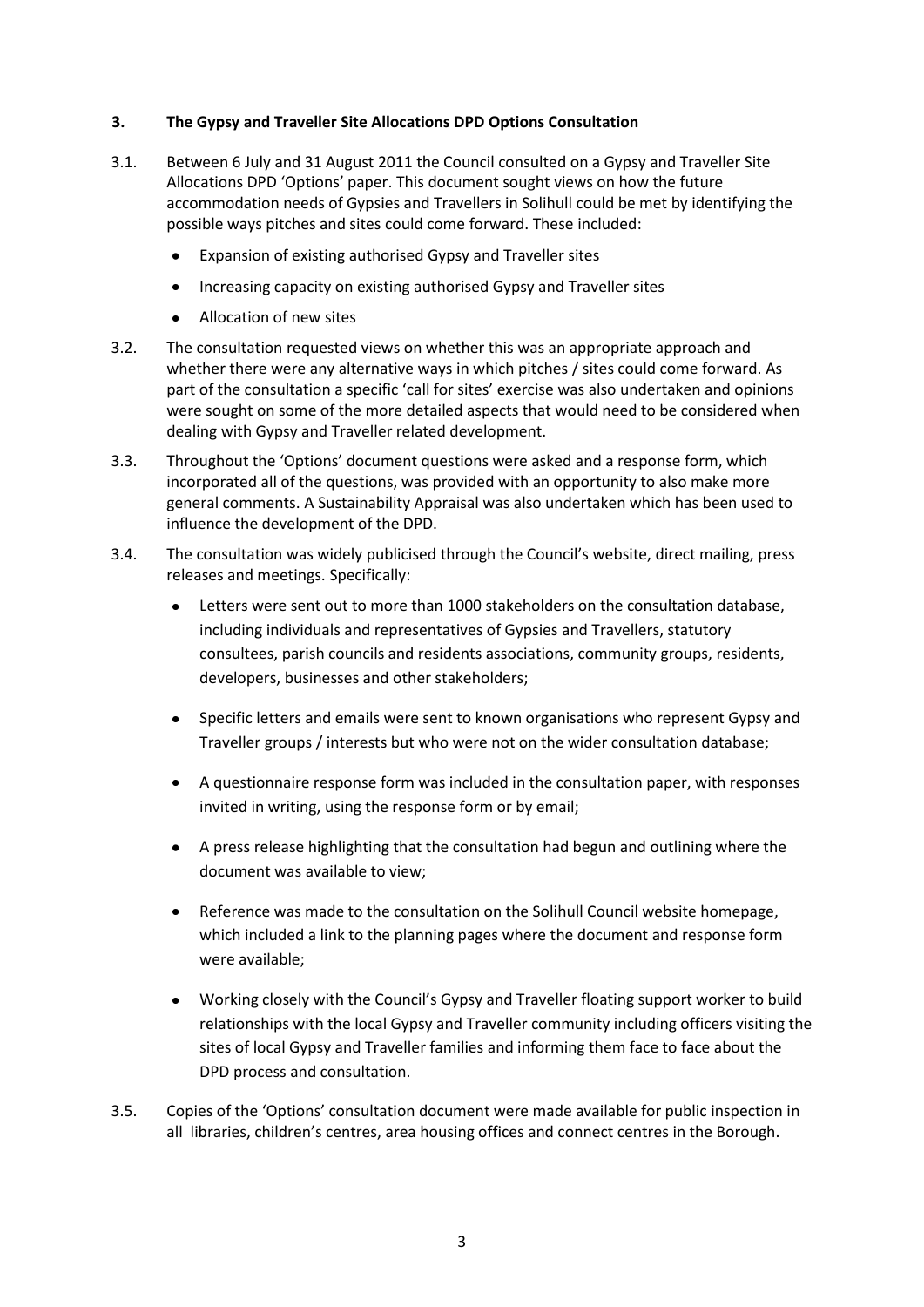#### *Responses to the Options Consultation*

- 3.6. A total of 39 responses to the Options paper were received from a range of stakeholders including private individuals, residents' associations, parish councils, Government Departments / Agencies, local groups and societies, as well as Gypsy and Traveller representative bodies. A number of people from the local Gypsy and Traveller community in Solihull also gave their views via site visits and one to one meetings.
- 3.7. The key issues arising from the Options consultation were as follows:
	- The evidence base should be updated to identify the accommodation needs of Gypsies and Traveller in Solihull to 2017 and beyond;
	- With regard to how the future accommodation needs of Gypsies and Travellers should be met, no single approach was overwhelmingly favoured. However, the merits of a combined approach were highlighted and it was suggested that sites currently without the benefit of full or no planning permission should be examined with a view to regularisation;
	- Detailed policy considerations for Gypsy and Traveller related redevelopment should be included in the DPD;
	- General support for the need to identify socially rented pitches as part of the overall pitch requirement;
	- It is either unnecessary to provide any formal transit provision, or provision should be based on whether there is an identified need.
- 3.8. In addition, the 'call for sites' exercise (both as part of, and prior to the Options consultation through the wider local plan call for sites process) resulted in a number of sites being suggested to the Council as being suitable for use by Gypsies and Travellers. This also included requests from the owners of some existing authorised sites to extend their sites and / or increase the number of pitches.
- 3.9. The list of submitted sites included:
	- Land at School Road, Hockley Heath
	- Land between Waste Lane and Old Waste Lane, Balsall Common
	- Land at Eaves Green Lane, Meriden
	- Land at Old Damson Lane, Solihull
	- Land adjacent to the Pleck, Shadowbrook Lane, Hampton-in-Arden
	- Land off Salter Street, Earlswood (site extension / increase in capacity)
	- Canal View, off Salter Street, Earlswood (site extension / increase in capacity)
	- The Warren, Bickenhill Lane, Marston Green (site extension / increase in capacity)
	- The Haven, Catherine-de-Barnes Lane, Bickenhill (site extension / increase in capacity)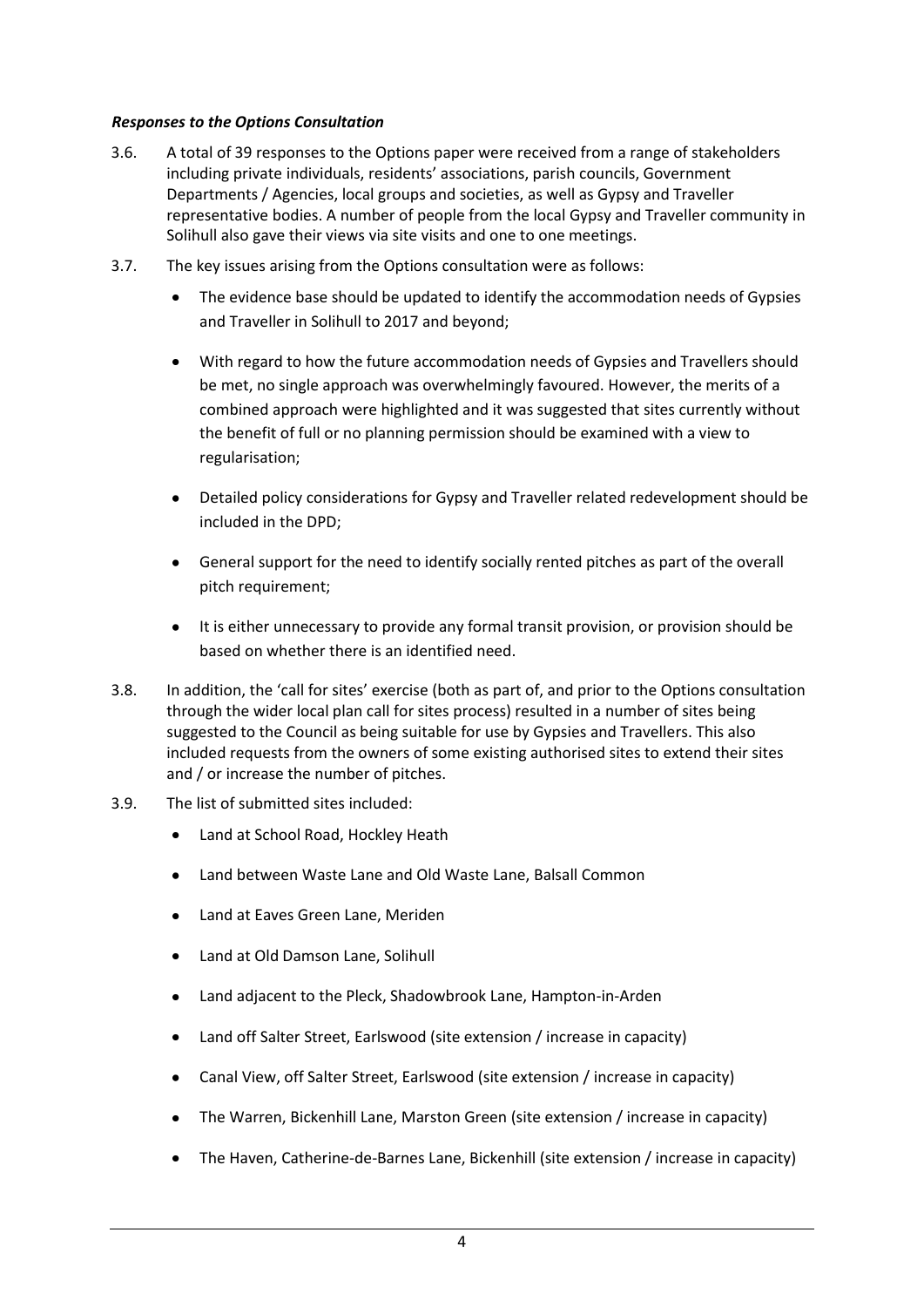*NB Since the consultation, a further suggested site has been submitted to the Council as a potential allocation at the Old Civil Service Sports Club at Old Damson Lane.* 

3.10. A summary of the representations received to the Options consultation and a copy of the Council's responses were published in October 2011. A further document outlining the list and locations of the sites that had been suggested to the Council was also published for information only, in October 2011. These documents are available on the Council's website at:

[http://www.solihull.gov.uk/Attachments/Gypsy\\_and\\_Traveller\\_Response\\_Document.pdf](http://www.solihull.gov.uk/Attachments/Gypsy_and_Traveller_Response_Document.pdf) [http://www.solihull.gov.uk/Attachments/Gypsy\\_and\\_Traveller\\_Council\\_Responses.pdf](http://www.solihull.gov.uk/Attachments/Gypsy_and_Traveller_Council_Responses.pdf) [http://www.solihull.gov.uk/Attachments/List\\_of\\_Gypsy\\_and\\_Traveller\\_Sites\\_Suggested\\_To](http://www.solihull.gov.uk/Attachments/List_of_Gypsy_and_Traveller_Sites_Suggested_To_The_Council.pdf) The Council.pdf

- 3.11. Everyone who responded to the Options paper consultation were also notified by letter or email that these documents were available and they were informed what the next stage in the process would be.
- 3.12. The responses to the Options consultation were considered in the development of the DPD Preferred Options. The Council addressed many of the issues raised, including:
	- Updating the Gypsy and Traveller Accommodation Assessment (GTAA)
	- Recognising the merits of a combined approach to the way in which our future pitch requirement could be met involving:
		- The allocation of new sites;
		- Extensions to existing authorised sites
		- Increasing capacity and existing authorised sites
		- Examining whether existing, well established sites which do not benefit of full planning permission are suitable to meet need
	- The inclusion of a detailed planning considerations policy to be used when assessing planning applications for Gypsy and Traveller related development
	- The inclusion of a safeguarding policy which will ensure that allocated sites remain as such and are not lost to alternative development.
	- The identification of a site to accommodate socially rented pitches
	- The identification of a small number of transit pitches to ensure the Council meets its obligations to facilitate the traditional and nomadic way of life for Gypsies and Travellers, while respecting the interests of the settled community.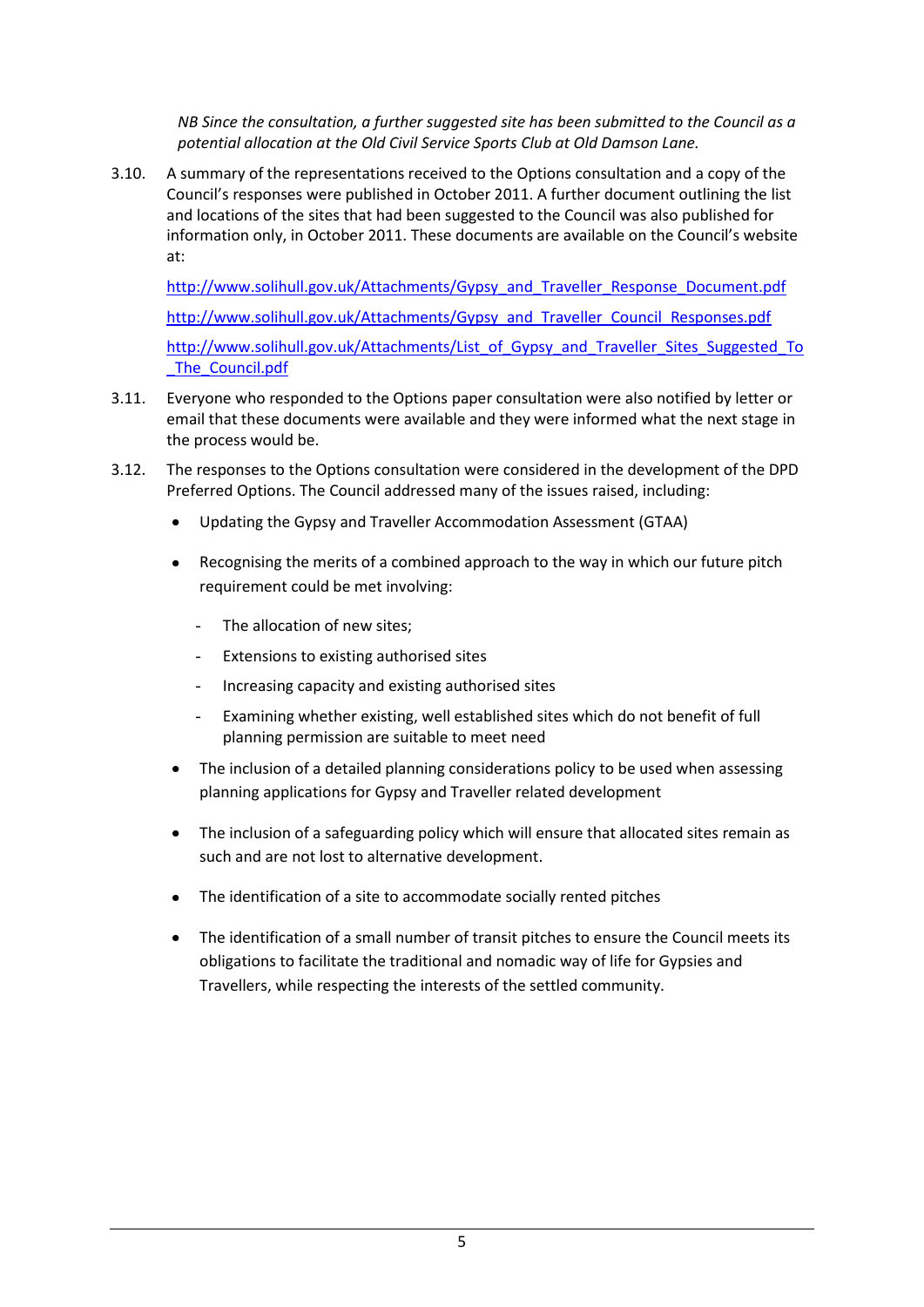## **4. The Gypsy and Traveller Site Allocations DPD Preferred Options Consultation**

- 4.1. The Council published its Gypsy and Traveller Site Allocations DPD 'Preferred Options' consultation from 9 July 2012 to 3 September 2012. It set out the Council's preferred approach to meeting the identified need for Gypsy and Traveller pitches to 2027 and included the identification of sites that the Council considered suitable to meet the Borough's future pitch requirements.
- 4.2. The purpose of the consultation was to seek views on the proposals and sites put forward in the document as well as the draft challenges, vision, objectives, strategy, and policy directions. The document outlined the process of site selection and included an assessment of all sites, together with the reasoning behind rejected sites and the preferred sites.
- 4.3. The consultation was widely publicised through the Council's website, direct mailing, press releases and meetings. Specifically:
	- Letters were sent out to more than 1000 stakeholders on the consultation database, including individuals and representatives of Gypsies and Travellers, statutory consultees, parish councils and residents associations, community groups, residents, developers, businesses and other stakeholders;
	- Specific letters and emails were sent to known organisations who represent Gypsy and Traveller groups / interests;
	- A questionnaire response form was included in the consultation paper, with responses invited in writing, using the response form or by email;
	- A press release highlighting that the consultation had begun and outlining where the document was available to view.
	- Reference was made to the consultation on the Solihull Council website homepage, which included a link to the planning pages where the document and response form were available
	- Officers visiting the sites of local Gypsy and Traveller families (including those in bricks and mortar accommodation) to discuss the consultation, the proposals and site allocations.
- 4.4. Copies of the 'Preferred Options' consultation document were made available for public inspection in all libraries, children's centres, area housing offices and connect centres in the Borough.

#### *Responses to the Preferred Options consultation*

4.5. The Council received a total of 95 responses to the consultation. The responses were from a range of stakeholders including private individuals, Parish Councils, Government Departments and Agencies, local groups and Gypsy and Traveller representative bodies. In addition, over 10% of responses received were from the local Gypsy and Traveller community.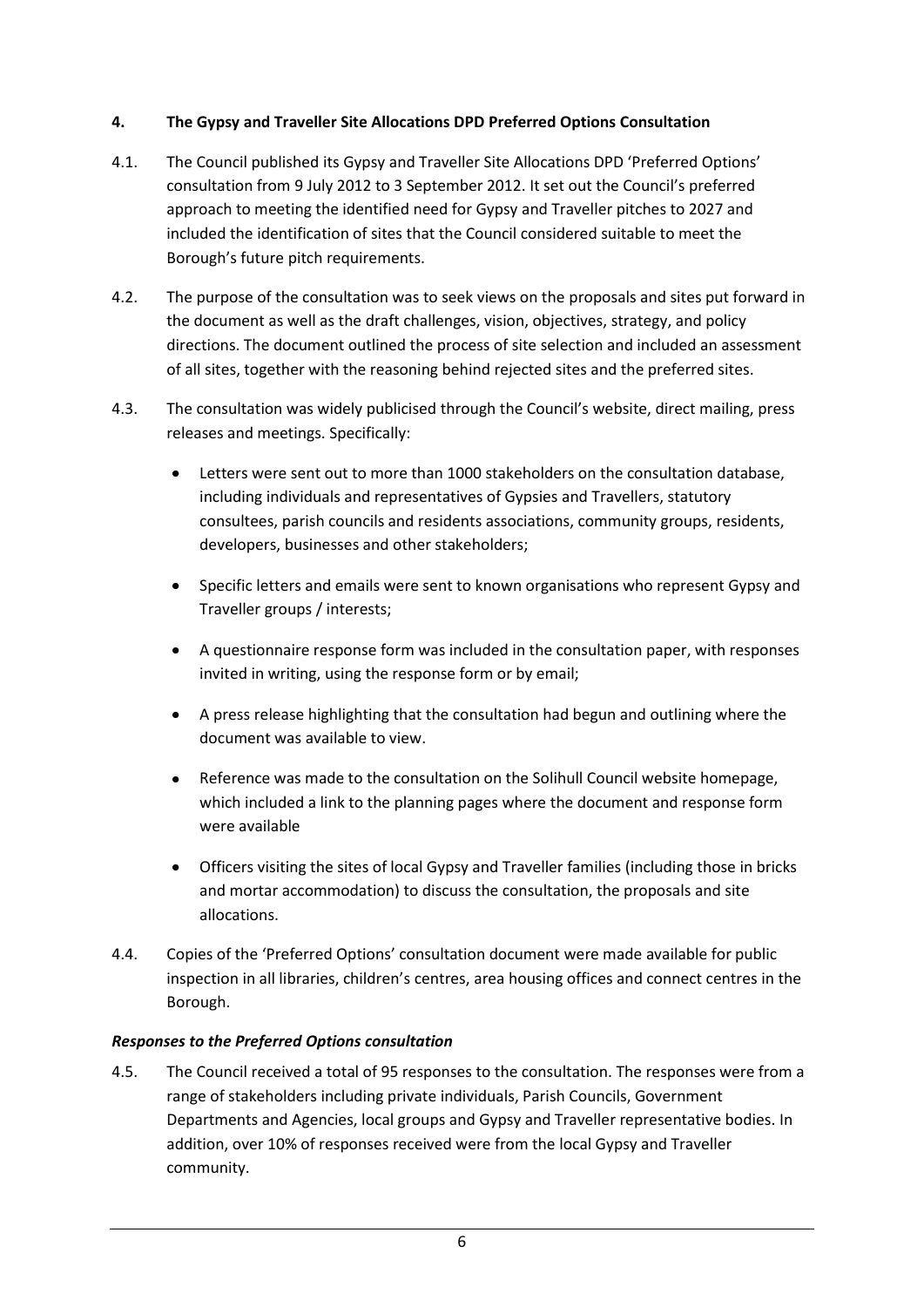- 4.6. The main issues raised in the responses were:
	- General support for the DPP and the Council's approach;
	- Broad support for the challenges, vision and objectives, subject to minor wording amendments to aid clarification and additional challenges being considered;
	- General support for the strategy;
	- Both objection to, and support for the Council's preferred sites and rejected sites;
	- Concern that the provision of transit pitches alongside permanent residential pitches will lead to community tensions; and
	- Concern that the preferred site on land at Old Damson Lane is too large and includes too many pitches
- 4.7. A summary of the representations received to the Preferred Options consultation and a copy of the Council's comments and recommendations were published in November 2012 and are available on the Council's website at [http://www.solihull.gov.uk/Attachments/Preferred\\_Options\\_Responses\\_document\\_for\\_pub](http://www.solihull.gov.uk/Attachments/Preferred_Options_Responses_document_for_publication_Final_Version(1).pdf) lication Final Version(1).pdf and [http://www.solihull.gov.uk/Attachments/SMBC\\_response\\_to\\_Preferred\\_Options\\_DPD\\_repr](http://www.solihull.gov.uk/Attachments/SMBC_response_to_Preferred_Options_DPD_representations_Final_Version(1).pdf) esentations Final Version(1).pdf respectively. The latter document also includes a response to all the representations received and specific recommendations on how the Council would take account of these in further developing the DPD.
- 4.8. In responding to the representations, the Council has addressed a number of the issues raised including:
	- A reduction in the overall number of pitches on the site at Old Damson Lane;
	- No provision of transit pitches on the site at Old Damson Lane;
	- The inclusion of a policy of temporary stopping places to ensure that the Council still tries to facilitate the nomadic way of life for Gypsies and Travellers by providing them with an alternative to stopping illegally or on inappropriate land;
	- Minor wording changes to some of the Challenges, Objectives and Vision.
- 4.9. A sustainability appraisal of the DPD Preferred Options has been undertaken and was made available on the Council's website for consultation alongside the preferred options document.
- 4.10. Following the Preferred Options consultation, a Fair Treatment Assessment of the DPD has been undertaken which identified that the consultation process was robust and no further consultation was required.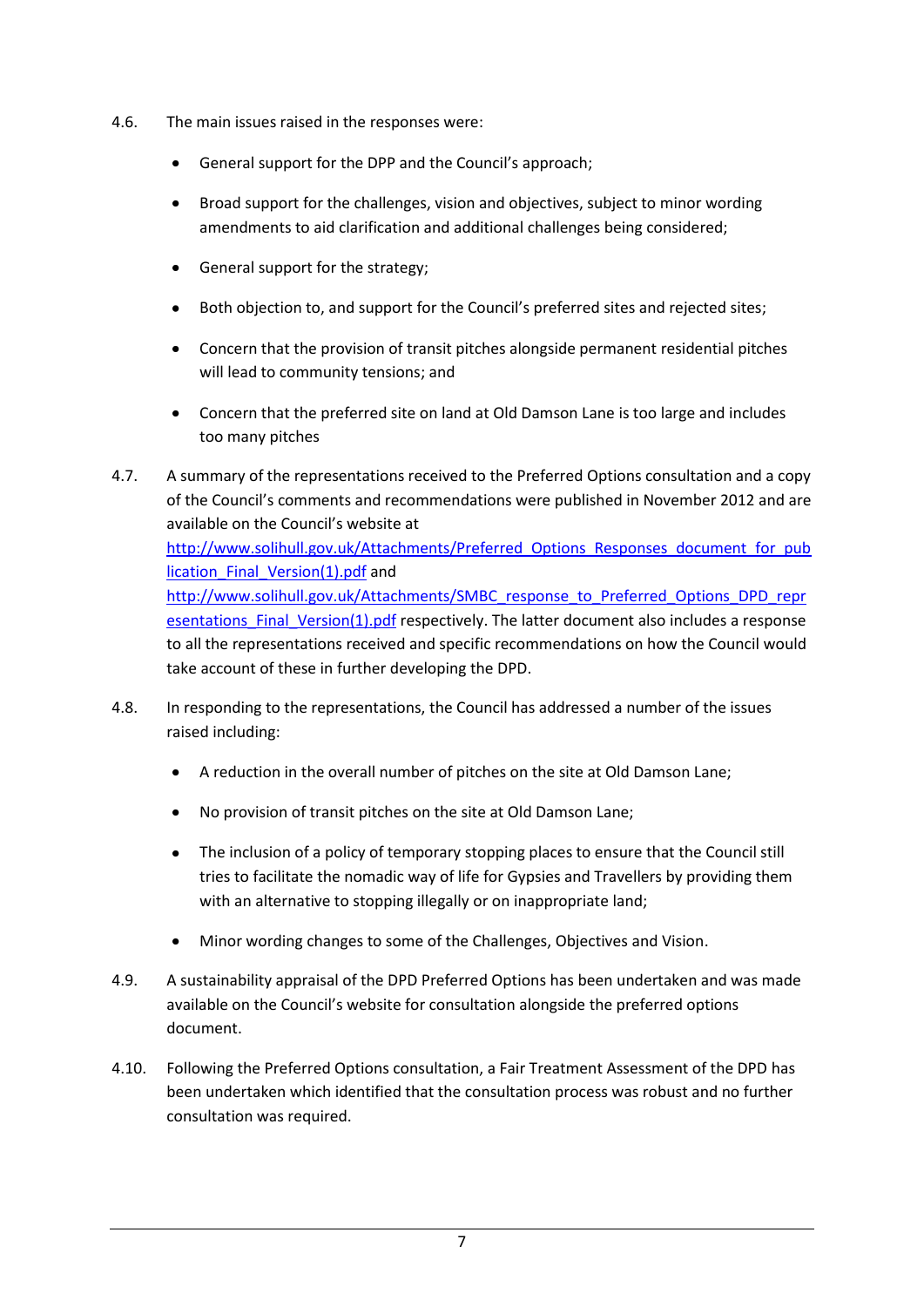## **5. The Gypsy and Traveller Site Allocations DPD Submission Draft Publication (Regulation 19)**

- 5.1. In April 2013 the Council published the Gypsy and Traveller Site Allocations DPD Submission Draft in accordance with Regulation 19 of the Town and Country Planning (Local Planning) (England) Regulations 2012. Representations were invited from 5 April to 17 May 2013 to seek views on whether the DPD Submission Draft was legally compliant and sound, although the Council also subsequently considered representations seeking changes or additions to the DPD. As part of the publication, a Sustainability Appraisal of the DPD, including a nontechnical summary, was published. The publication was also supported by evidence base including the 2008 and 2012 GTAA and Site Assessments document.
- 5.2. Publication of the Submission Draft DPD was publicised through the Council's website, direct mailing and emailing as well as a press release. Specifically:
	- Letters were sent out to more than 1000 stakeholders on the consultation database, including individuals and representatives of Gypsies and Travellers, statutory consultees, parish councils and residents associations, community groups, residents, developers, businesses and other stakeholders;
	- Specific letters and emails were sent to known organisations who represent Gypsy and Traveller groups / interests and those who had responded to the Preferred Options consultation but who were not on the wider LDF consultation database;
	- Gypsies and Travellers in the Borough have received targeted involvement in the DPD process through the Council's floating support worker with the assistance of Council officers;
	- A press release highlighting that the DPD had been published and outlining where the document was available to view;
	- A statutory press notice published in two newspapers (Solihull News and Birmingham Mail) to ensure Borough wide coverage.
	- Reference was made to the consultation on the Solihull Council website homepage, which included a link to the planning pages where the document and all supporting and background information were available.
	- Copies of the DPD publication document, response forms and all supporting information were made available for public inspection in all Solihull Connect centres in the Borough.
	- Copies of the DPD publication draft, response forms and a CD containing relevant supporting and background information were made available for public inspection in all libraries in the Borough, including the mobile library.

## *Responses to the DPD Submission Draft*

5.3. The Council received a total of 22 responses from a range of stakeholders including private individuals, private companies, Parish Councils, Government Departments and Agencies, other local authorities and Gypsy and Traveller representative bodies / agents. The majority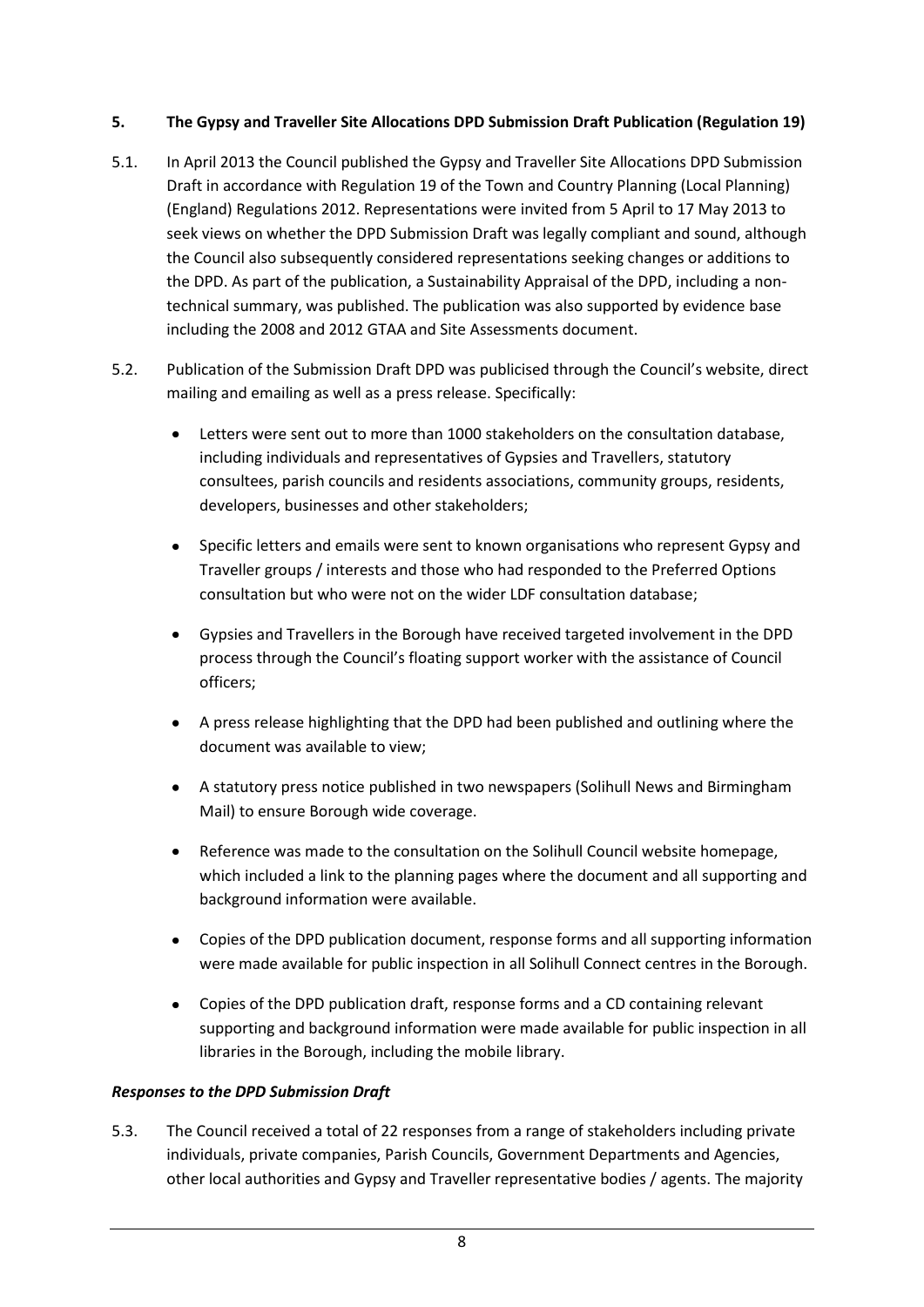of responses (8) were from Government departments / agencies stating that they had no comments or general comments, rather than specific objections. There were many representations in support of the DPD, although there were objections, particularly relating to site allocations and matters of detail.

- 5.4. The main issues raised in the responses were:
	- Support for the DPD and the strategic allocations;
	- Objection to the site allocations including:
		- The Warren, the Haven and Old Damson Lane not being able to demonstrate that they are suitable for development in accordance with Policy GTS 6 and will have no potential impact on adjacent Local Wildlife sites;
		- Noise impact on the Haven from operations at Birmingham Airport;
		- The Uplands site's poor record of compliance with planning regulations, questionable need, Green Belt location and lack of very special circumstances;
	- Lack of supporting evidence to demonstrate that there is no flood risk issue at the site at Old Damson Lane. A level 2 Flood Risk Assessment (FRA) should be required prior to allocation;
	- The DPD should give more consideration to biodiversity issues;
	- The DPD should make specific reference to the need to consult with the Police and Crime Commissioner for the West Midlands (PCCWM) on Gypsy and Traveller planning applications;
	- Policies should make reference to matters of security and safety on Gypsy and Traveller sites;
	- Private sites should not be required to have regard to the Government's 'Good Practice Guide' which is designed for socially provided sites;
	- The DPD is not flexible and offers no fallback position should sites fail to deliver the number of pitches identified.
- 5.5. A summary of the representations received to the DPD Submission draft and a copy of the Council's comments and recommendations are available on the Council's website at www.solihull.gov.uk/LDF. The latter document also includes a response to all the representations received and specific recommended changes to the final DPD Submission Document.
- 5.6. In responding to the representations, the Council has addressed a number of the issues raised including:
	- Inclusion of a reference to safety and security issues in policies GTS 1 and GTS 6;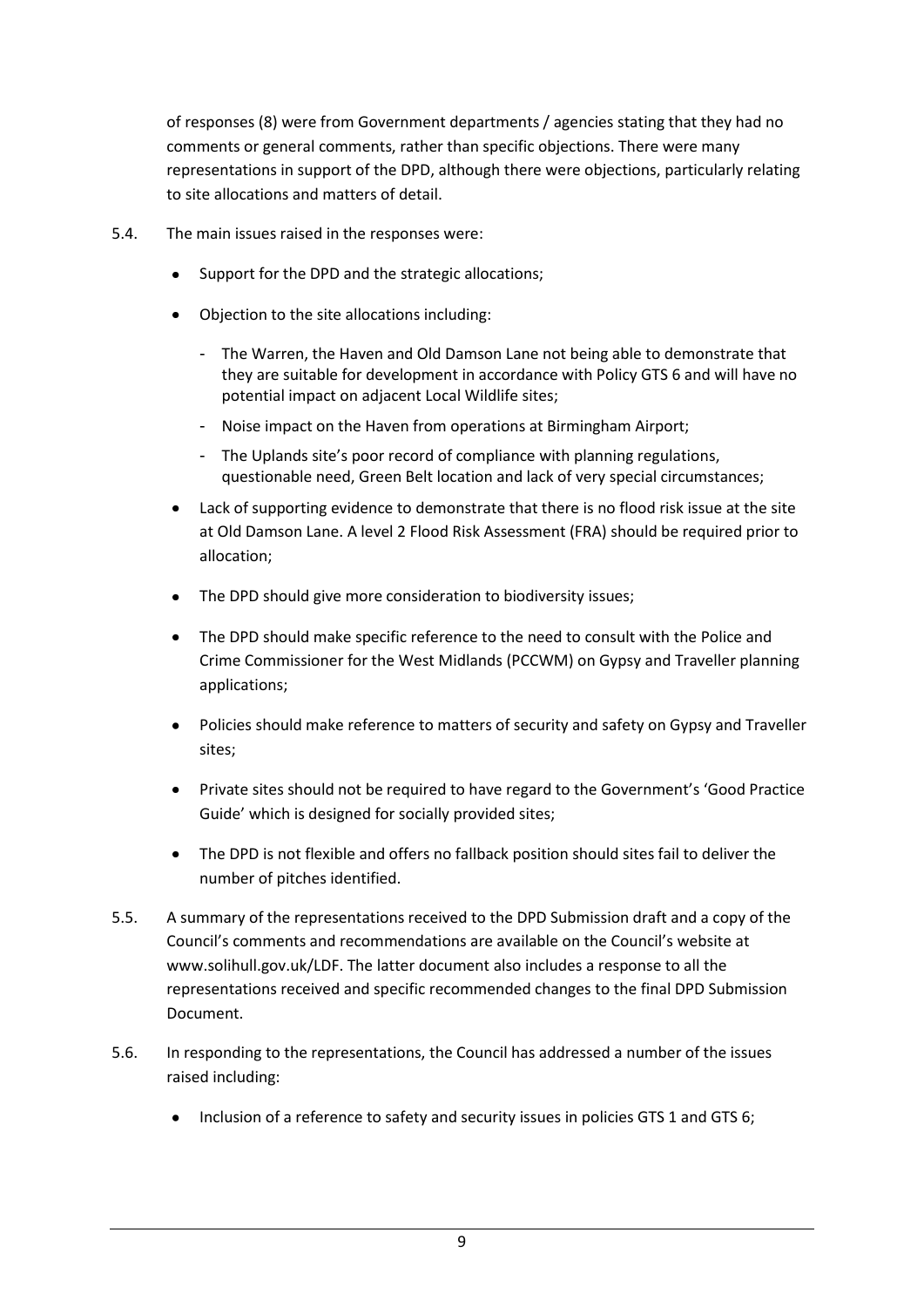- Additional wording to the first sentence of Policy GTS 6 to acknowledge that the Government's Good Practice Guide should be had regard to 'where appropriate' and the reasoning for this explained in the supporting text to the policy.
- Further emphasis of the flexibility of the DPD and specific reference to the Council's commitment to keep the GTAA up to date, and the possible implications this may have on the need to review the site allocations DPD.
- 5.7. A Fair Treatment Assessment (FTA) of the Submission Draft DPD was undertaken which identified that the consultation process was robust and no further consultation was required. The FTA has been reviewed based on the responses to the Submission Draft consultation and no update of the FTA was considered necessary.
- 5.8. The potential implications of the proposed amendments to the DPD on the sustainability appraisal have been considered by the Council's Sustainability Appraisal consultants. It has been concluded that overall the changes would have a minor positive effect on several of the sustainability objectives defined for appraisal. Details concerning the proposed amendments upon the sustainability appraisal can be found in the Annex to a letter dated 17 June 2013 as published on the Council's website at www.solihull.gov.uk/ldf.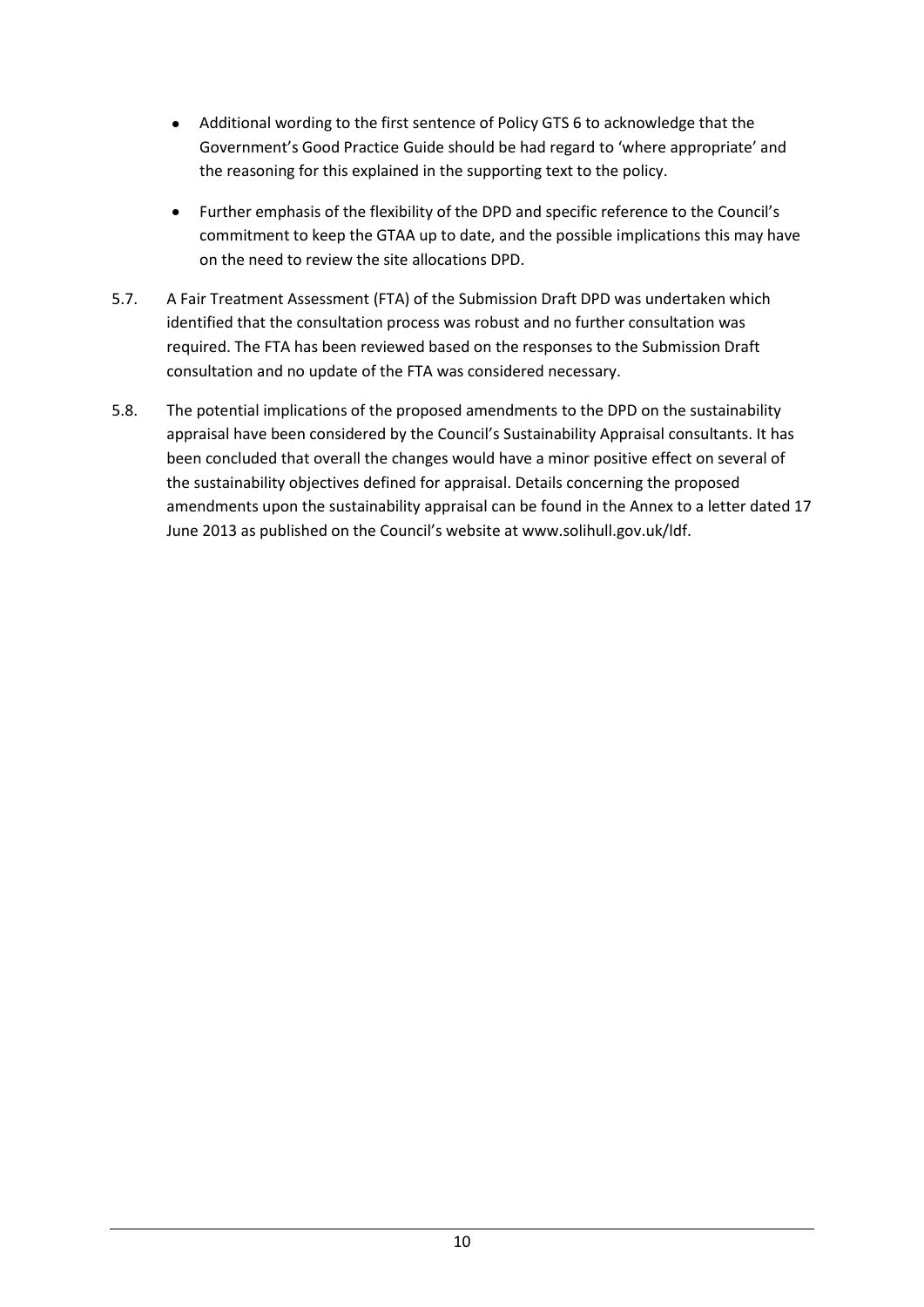## **6. Conclusion**

- 6.1. The Council has been committed to involving stakeholders, the local community and particularly the local Gypsy and Traveller community in the development of the Gypsy and Traveller Site Allocations DPD. This is demonstrated by the range and breadth of consultation and involvement throughout the plan making process over the last 2 years, through consultation on Options, Preferred Options and the Submission Draft document where stakeholders and local communities have had chance to influence the development of the DPD and the location of sites. The Council has also built on the consultation undertaken as part of the Solihull Draft Local Plan, through which stakeholders were also able to influence Policy P6 on Provision of Sites for Gypsies and Travellers, which establishes the strategic policy framework within which the Site Allocations DPD must sit.
- 6.2. The Council is satisfied that it has complied with the requirements of the Town and Country Planning (Local Planning) (England) Regulations 2012. It is also satisfied that it can demonstrate that consultation and involvement has been undertaken in accordance with the Council's Statement of Community Involvement adopted in February 2007.
- 6.3. The Council has used a range of consultation techniques to keep stakeholders and the local community informed and involved. These have taken advantage of the opportunities presented by web based consultation and questionnaires, as well as using traditional methods such as direct mailing, press releases and meetings. A Fair Treatment Assessment of the DPD has been undertaken which identifies that consultation was robust.
- 6.4. Finally, the Council believes it has provided clear evidence that the representations made by stakeholders and communities have influenced the Gypsy and Traveller Site Allocations DPD Submission Document.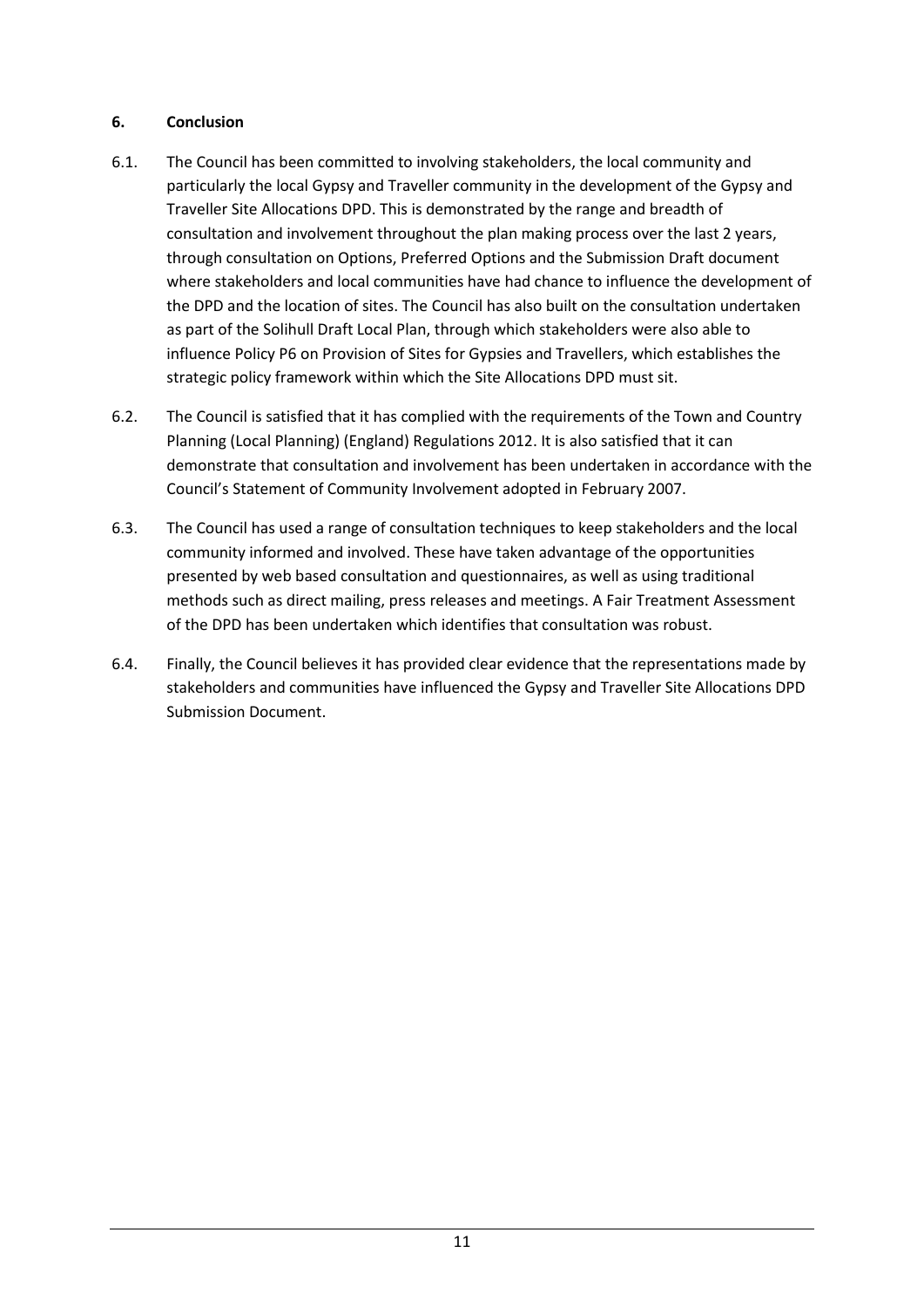## **Appendix 1: List of Consultees**

| 1st City Limited<br>20th Century Society            |
|-----------------------------------------------------|
| 492 (Solihull) Squadron ATC                         |
| A J Richardson Associates                           |
| Abbeyfield (Solihull) Society                       |
| <b>ACL Consultants</b>                              |
| <b>Advantage West Midlands</b>                      |
| <b>AECOM</b>                                        |
| Age Concern                                         |
| Alderbrook School                                   |
| <b>Allesley Parish Council</b>                      |
| <b>ANCER SPA Midlands Ltd</b>                       |
| <b>Ancient Monuments Society</b>                    |
| <b>Andrew Martin Associates</b>                     |
|                                                     |
| Anglian Home Improvements                           |
| Archbishop Grimshaw RC School                       |
| Architects Design Partnership LLP                   |
| <b>Architectural Design</b><br>Arden School         |
|                                                     |
| <b>Armstrong Burton Planning</b>                    |
| <b>Armstrongs Accounants</b>                        |
| <b>Arts Council West Midlands</b>                   |
| <b>Arup Economics and Planning</b>                  |
| <b>ASDA</b>                                         |
| Ashleigh Road Residents' Association                |
| <b>Aspinall Verdi</b>                               |
| <b>B&amp;Q Plc</b>                                  |
| <b>Baddesley Clinton Parish Council</b>             |
| <b>Badger Group (Warwickshire)</b>                  |
| <b>Balsall Common Lions Club</b>                    |
| <b>Balsall Common Village Residents Association</b> |
| <b>Balsall Parish Council</b>                       |
| <b>Banner Homes (Midlands) Limited</b>              |
| <b>Baptist Church Centre Chelmsley Wood</b>         |
| <b>Barratt Central</b>                              |
| <b>Barston Parish Council</b>                       |
| <b>Barton Hasker Ltd</b>                            |
| <b>Barton Willmore Planning</b>                     |
| <b>BBLB Architects</b>                              |
| Beausale, Haseley, Honily & Wroxall Parish Council  |
| Bellway Homes Planning and Development              |
| <b>Bentley Heath Residents Association</b>          |
| <b>Berkswell Parish Council</b>                     |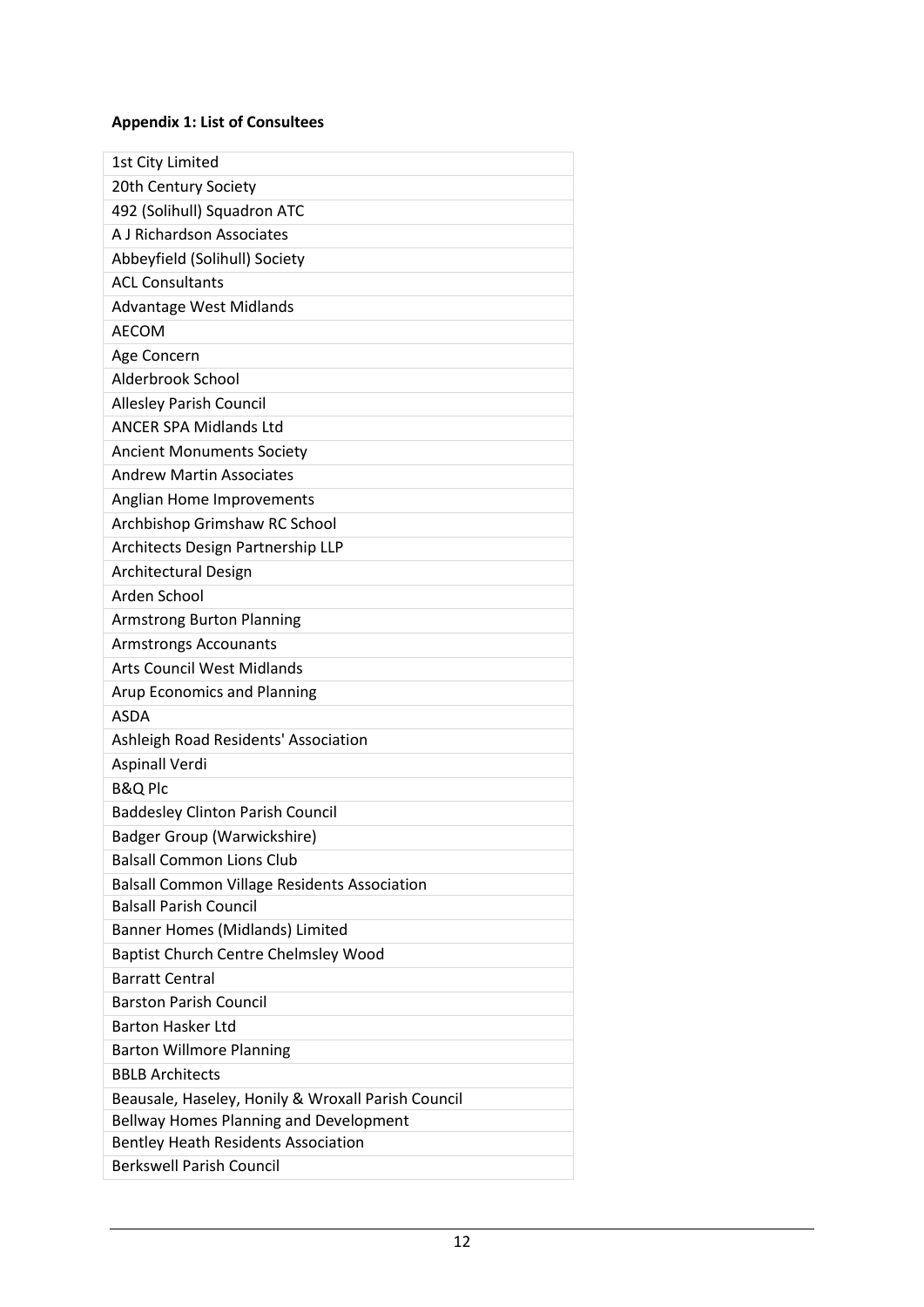| <b>Berkswell Society</b>                                   |
|------------------------------------------------------------|
| <b>Bickenhill Parish Council</b>                           |
| <b>Bigwood Associates Ltd</b>                              |
| <b>Billsmore Green Residents Association</b>               |
| <b>Bird Club West Midlands</b>                             |
| <b>Birinus</b>                                             |
| Birmingham Airport Anti-Noise Group                        |
| <b>Birmingham Airport Ltd</b>                              |
| Birmingham and Catholic Youth Service                      |
| Birmingham and District Theatre Guild                      |
| <b>Birmingham and Solihull Connexions</b>                  |
| Birmingham and Solihull Mental Health NHS Foundation Trust |
| Birmingham and Solihull Mental Health Trust                |
| Birmingham and Solihull NHS Cluster                        |
| <b>Birmingham City Council</b>                             |
| <b>Black Country Consortium</b>                            |
| <b>Black Focus Group</b>                                   |
| <b>Blue Mark Projects Limited</b>                          |
| <b>Blythe Gate</b>                                         |
| <b>BNP Paribas Real Estate</b>                             |
| Bootwomen - Birmingham Based Walking Group for Women       |
| <b>Bovis Homes</b>                                         |
| <b>Branches Community Project</b>                          |
| <b>BRE Global</b>                                          |
| <b>Brent Irish Advisory Service</b>                        |
| <b>British Gas Transco</b>                                 |
| <b>British Geological Survey</b>                           |
| <b>British Horse Society</b>                               |
| <b>British Pipeline Agency</b>                             |
| <b>British Telecommunications</b>                          |
| <b>British Waterways</b>                                   |
| <b>British Wind Energy Association</b>                     |
| <b>Bromford Group</b>                                      |
| <b>Bromford Housing Group</b>                              |
| <b>Bromford Living</b>                                     |
| <b>Bromley Planning</b>                                    |
| <b>Bromsgrove District Council</b>                         |
| <b>Brooke-Smith Associates</b>                             |
| <b>Bruton Knowles</b>                                      |
| <b>BSMHT</b>                                               |
| <b>Burton Green Residents Association</b>                  |
| Cala Homes (Midlands) Ltd                                  |
| Campaign For Real Ale                                      |
| <b>Canal &amp; River Trust</b>                             |
| <b>Cannock Chase District Council</b>                      |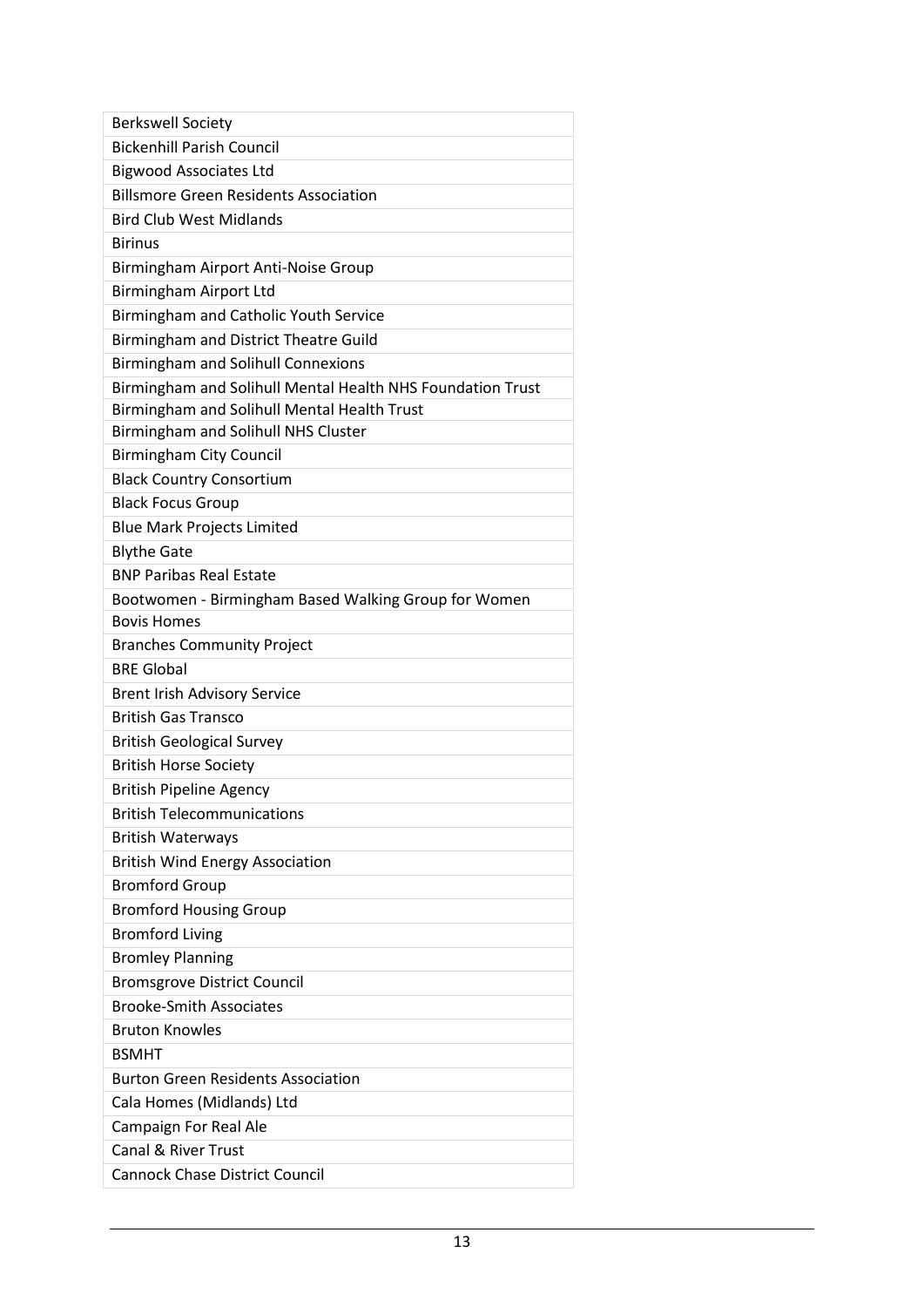| Carter Jonas LLP                                  |
|---------------------------------------------------|
| <b>Castle Bromwich Hall Garden Trust</b>          |
| <b>Castle Bromwich Lions Club</b>                 |
| <b>Castle Bromwich Parish Council</b>             |
| <b>Castle Bromwich Residents Assocation</b>       |
| <b>Catesby Property Group</b>                     |
| Catherine-de-Barnes Residents Association         |
| <b>CB Richard Ellis</b>                           |
| <b>CBRE</b>                                       |
| <b>CEMEX</b>                                      |
| Central & Cecil Midlands Region                   |
| <b>Central Networks</b>                           |
| <b>Central Trains Ltd</b>                         |
| Centro                                            |
| Cerda Planning                                    |
| <b>CgMs Consulting</b>                            |
| Chamber of Commerce & Industry                    |
| Chartered Institute of Housing                    |
| Chartered Town Planning & Development Consultants |
| <b>Chase and Partners</b>                         |
| <b>Chelmsley Advice and Resources Centre</b>      |
| Chelmsley Wood Town Council                       |
| <b>Cheswick Green Parish Council</b>              |
| <b>Cheswick Green Residents Association</b>       |
| Chiltern Railways Co Ltd                          |
| <b>Chris Thomas Limited</b>                       |
| <b>Church Commissioners</b>                       |
| <b>Churches Together</b>                          |
| Civil Aviation Authority                          |
| <b>CLA West Midlands</b>                          |
| Cliff Walsingham & Co                             |
| Colebridge Trust                                  |
| <b>Coleshill Division Girl Guides</b>             |
| <b>Coleshill Town Council</b>                     |
| <b>Colliers CRE</b>                               |
| <b>Colliers International</b>                     |
| <b>Commission for Equality and Human Rights</b>   |
| <b>Community Law Partnership</b>                  |
| <b>Community Transport Solihull</b>               |
| Confederation of British Industry                 |
| <b>Council for British Archaeology</b>            |
| <b>Countryside Planning Services Limited</b>      |
| Coventry & Warwickshire Partnership NHS Trust     |
| <b>Coventry City Council</b>                      |
| <b>CPRE Representative</b>                        |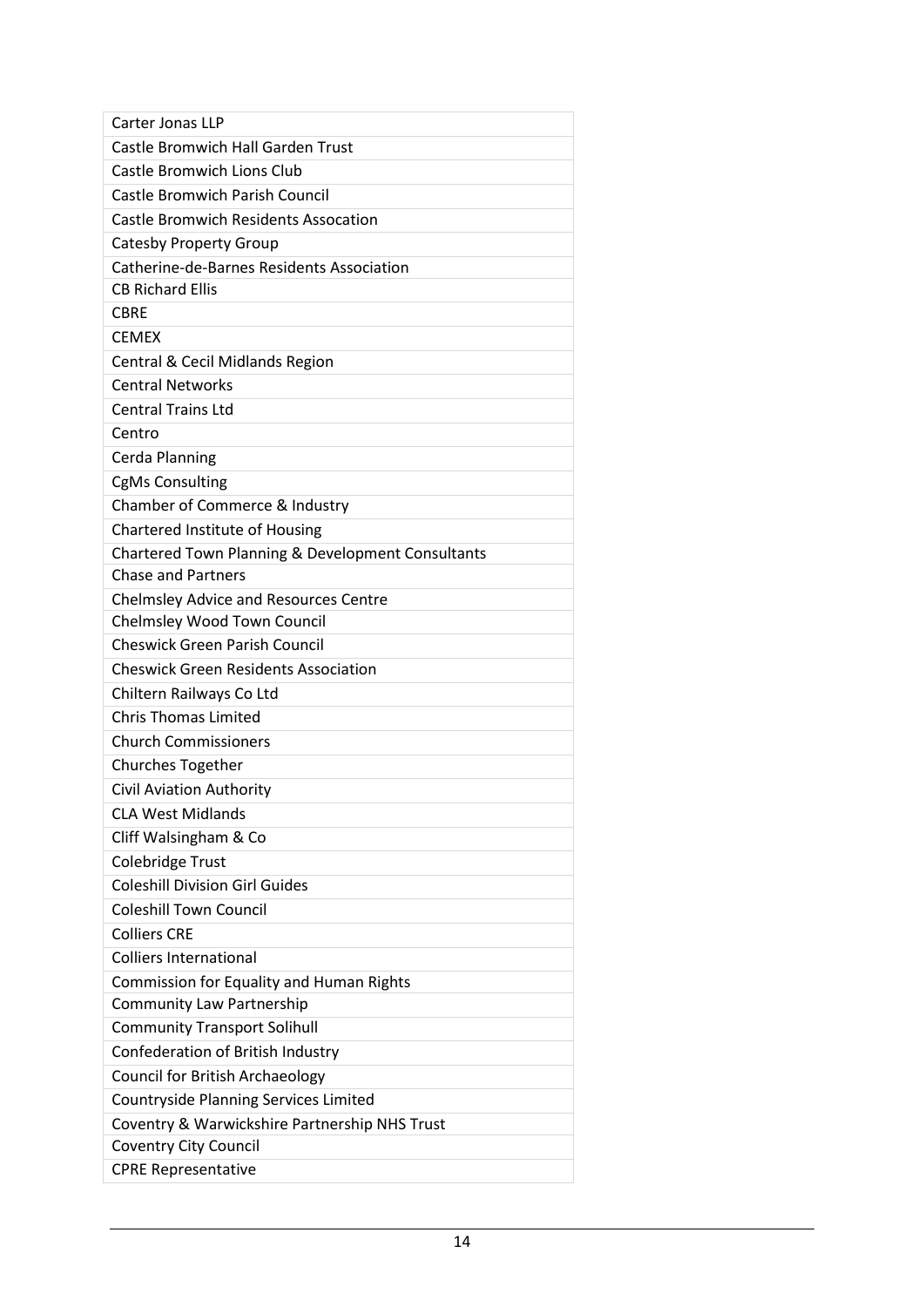| <b>CPRE Warwickshire</b>                                 |
|----------------------------------------------------------|
| <b>Crabtree Hall Residents Association</b>               |
| <b>Craig Croft Education Centre</b>                      |
| Creative Property Design Ltd.                            |
| Crest Nicholson (Midlands) Limited                       |
| Cromwell & Duggings Lane Residents Association           |
| Cross & Craig Associates                                 |
| <b>CSW Sport</b>                                         |
| <b>CT Planning</b>                                       |
| <b>CTC Right to Ride</b>                                 |
| <b>Culture West Midlands</b>                             |
| Cushman and Wakefield Planning & Sustainability          |
| D W Plan Services                                        |
| D.I.A.L. Solihull                                        |
| David Wilson Homes Mercia                                |
| Davis Planning Partnership                               |
| <b>DeafPLUS Midlands</b>                                 |
| Defence Infrastructure Organisation, Hard FM, PTS        |
| Delta Planning                                           |
| Department of Social Security, Midlands Region           |
| Department of Trade                                      |
| Derbyshire Gypsy Liaison Group                           |
| Design Council Cabe - Localism & Planning Team           |
| Development Securities plc                               |
| <b>DfT Rail</b>                                          |
| <b>DGLG</b>                                              |
| DHL                                                      |
| Dialogue                                                 |
| Dickens Heath Community Association                      |
| <b>Dickens Heath Parish Council</b>                      |
| Dickens Heath Village Residents Association              |
| Dilworth Design                                          |
| Diocesan Board of Finance of the Church of England       |
| Diocese of Birmingham                                    |
| Diocese of Birmingham - Board of Social Responsibility   |
| <b>DNT Technology</b>                                    |
| Dorridge & District Residents Association                |
| Dorridge Residents Opposed to Village Superstore (DROVS) |
| <b>DPDS</b>                                              |
| <b>DPDS Consulting</b>                                   |
| Drawing & Contract Management                            |
| <b>Drivers Jonas Deloitte</b>                            |
| <b>DTZ Pieda Consulting</b>                              |
| Dudley Metropolitan Borough Council                      |
| Duke of Edinburgh's Award                                |
| Eaglebeam Limited                                        |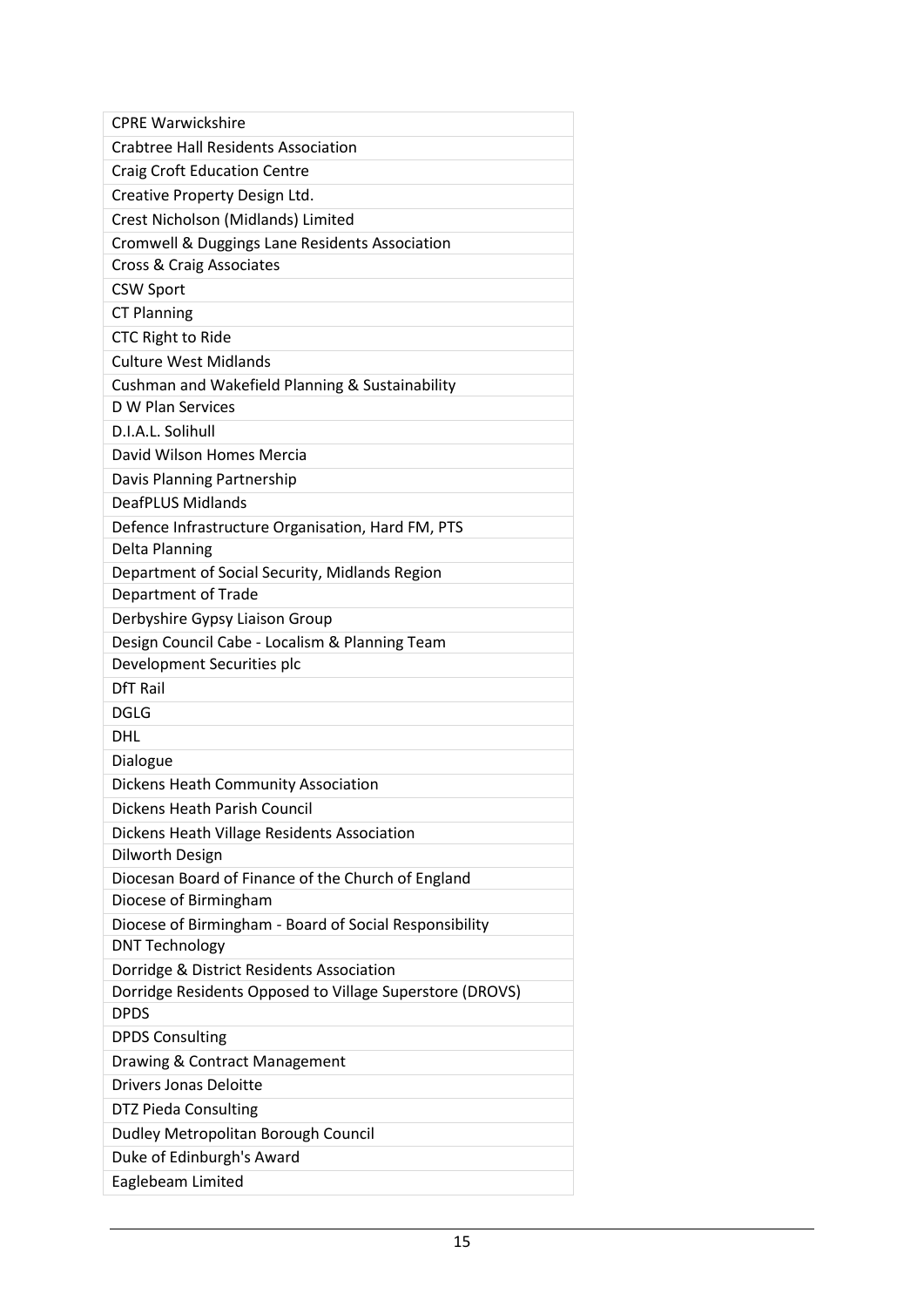| Easiplan Design & Build                              |
|------------------------------------------------------|
| East Birmingham and Solihull Hard of Hearing Club    |
| <b>East Midlands Electricity Board</b>               |
| <b>East Staffordshire Council</b>                    |
| <b>Elias Topping</b>                                 |
| <b>Enable Solihull</b>                               |
| <b>English Heritage</b>                              |
| English Partnerships Homes & Communities Agency      |
| Entec                                                |
| Entec UK Ltd                                         |
| <b>Environment Agency</b>                            |
| <b>ESA Planning</b>                                  |
| <b>Euro-Asian Association</b>                        |
| F B Architecture Ltd                                 |
| Farming & Wildlife Advisory Group                    |
| <b>Fillongley Parish Council</b>                     |
| <b>Fisher German</b>                                 |
| FIT: Fields in Trust                                 |
| Fordbridge Club for Young People                     |
| <b>Fordbridge Residents Association</b>              |
| Fordbridge Town Council                              |
| Fordgate Ltd                                         |
| <b>Forest Oak School</b>                             |
| <b>Forestry Commission West Midlands Conservancy</b> |
| Fox Strategic Land & Property Limited                |
| <b>Framptons Planning</b>                            |
| Freight Transport Association Ltd.                   |
| Friends of the Earth (Cities for People)             |
| Friends, Families and Traveller Law Reform Project   |
| <b>Fry Housing Trust</b>                             |
| <b>Fusion Online Limited</b>                         |
| G L Hearn                                            |
| <b>G W Planning</b>                                  |
| Gay Outdoor Club, West Midlands.                     |
| <b>GEO Network Limited (Fisher German)</b>           |
| <b>Geoff White</b>                                   |
| George Fentham Charity                               |
| George Fentham Trust                                 |
| George Wimpey West Midlands Ltd                      |
| <b>Gerald Eve LLP</b>                                |
| <b>Geraldine Court Young Family Centre</b>           |
| <b>Gladman Care Homes</b>                            |
| <b>Gladman Developments</b>                          |
| Goodman                                              |
| Grace Academy                                        |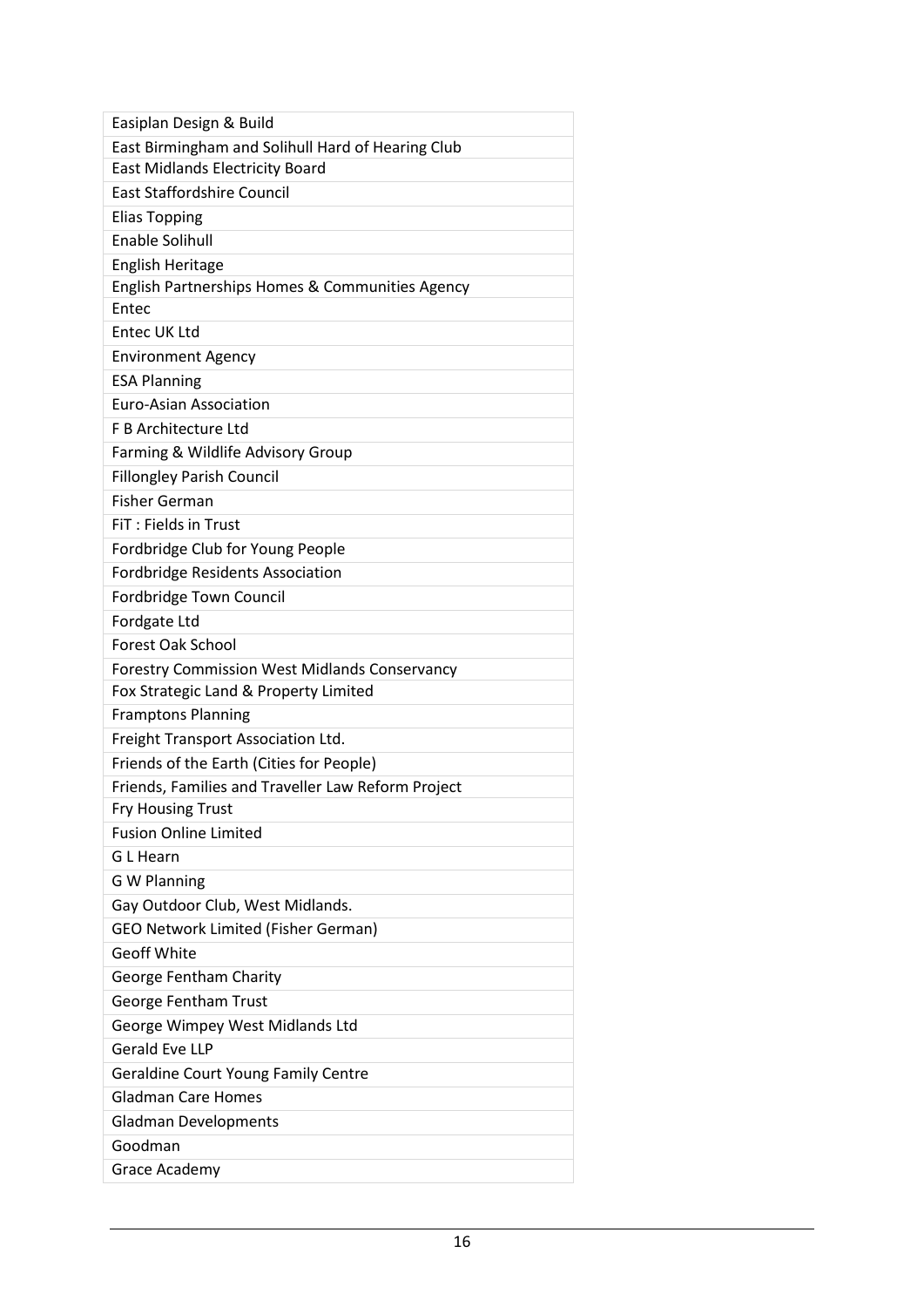| <b>Granby Farms Limited</b>                   |
|-----------------------------------------------|
| <b>Grand Union Canal Society</b>              |
| <b>Green Park Land Company</b>                |
| <b>Green Planning Solutions</b>               |
| <b>Greenfinch Residents Association</b>       |
| <b>Gregory Gray Associates</b>                |
| Groundwork                                    |
| <b>Groundwork Birmingham and Solihull</b>     |
| <b>Guide Dogs</b>                             |
| <b>GVA Grimley</b>                            |
| Hampton Architecture                          |
| <b>Hampton Estate</b>                         |
| <b>Hampton Manor Homes</b>                    |
| Hampton-in-Arden Parish Council               |
| Hampton-in-Arden Society                      |
| <b>Hancock Town Planning</b>                  |
| Harris Lamb                                   |
| <b>Harwood Grove Residents Association</b>    |
| Hay Mills Fire Safety Centre                  |
| <b>Hazel Oak School</b>                       |
| Health and Safety Executive - Midlands Office |
| Heart of England NHS Foundation Trust         |
| <b>Heart of England NHS Trust</b>             |
| <b>Heart of England School</b>                |
| <b>Heart of England Tourist Board</b>         |
| <b>Heaton Planning</b>                        |
| <b>Heaton Planning Limited</b>                |
| <b>Heine Planning Consultancy</b>             |
| Higham & Co                                   |
| <b>Highways Agency</b>                        |
| Hockley Heath Parish Council                  |
| <b>Hockley Heath Residents Association</b>    |
| <b>Holmes Antill</b>                          |
| <b>Holt Property</b>                          |
| Home Office                                   |
| Homes & Communities Agency                    |
| <b>Howkins &amp; Harrison</b>                 |
| IG Land & Planning                            |
| Indigo Planning Limited                       |
| InPartnership                                 |
| Input Group                                   |
| <b>Institute of Directors</b>                 |
| Integral Designs (Midlands)                   |
| <b>Irish Travellers Movement in Britain</b>   |
| Jaf Design                                    |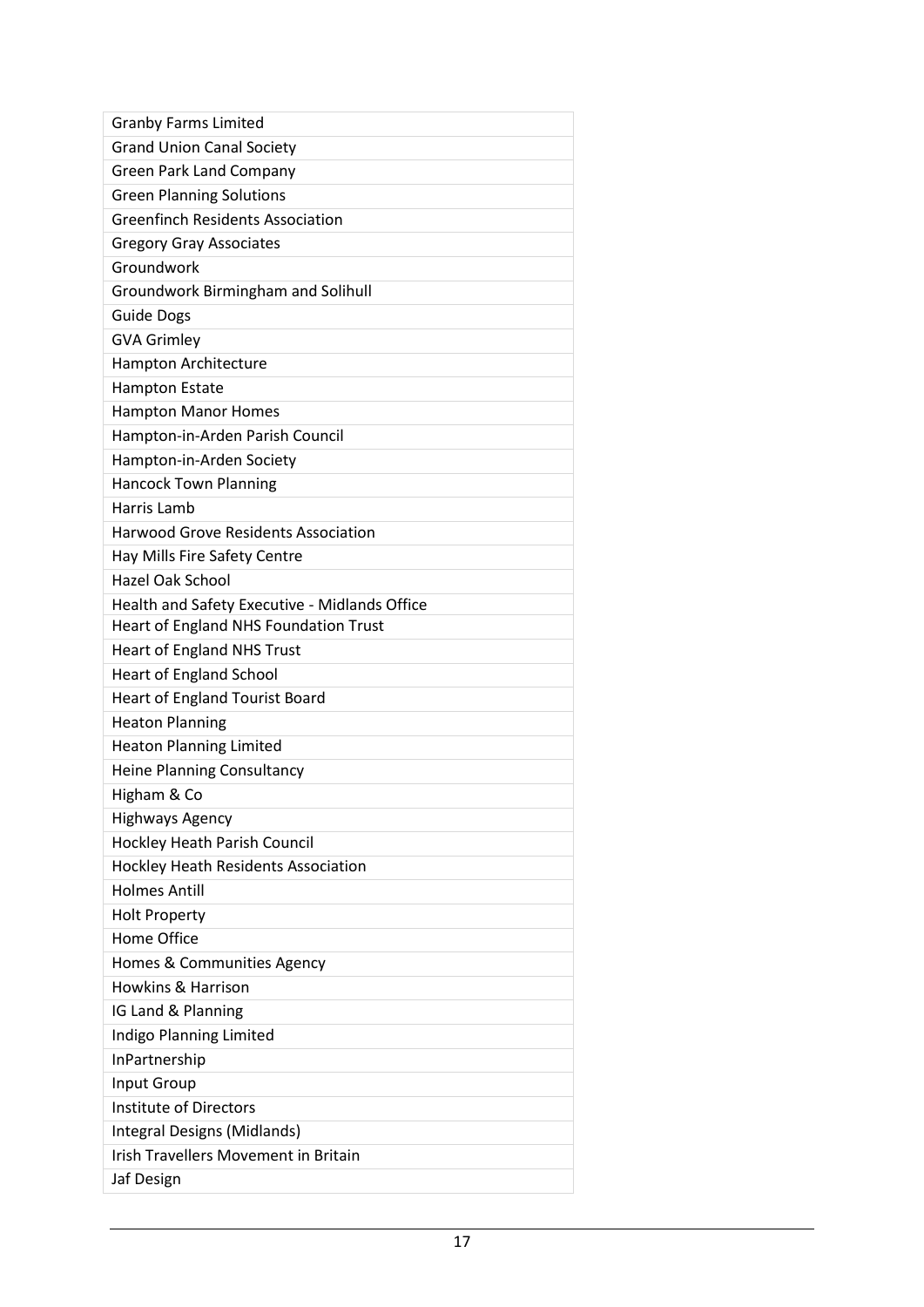| Jaguar Land Rover                            |
|----------------------------------------------|
| James Barr                                   |
| <b>JMW Planning Solutions Limited</b>        |
| John Earle & Son, Chartered Surveyors        |
| John Jones Architect                         |
| John Philips Planning Consultancy            |
| Jones Day                                    |
| Jones Lang LaSalle                           |
| <b>JVH Town Planning Consultants Limited</b> |
| Keep Britain Tidy                            |
| <b>Keep Shirley Alive</b>                    |
| Kenilworth Town Council                      |
| Kingsgate Residents Association              |
| Kingshurst Evangelical Church                |
| Kingshurst Parish Council                    |
| Kingswood Homes                              |
| <b>Kirkwells</b>                             |
| Knight Frank                                 |
| Knight Kavanagh & Page                       |
| Knowle and Dorridge Lions Club               |
| Knowle and Dorridge Round Table              |
| Knowle Parish Magazine                       |
| <b>KYRA Education and Training</b>           |
| Lafarge Aggregates Ltd                       |
| Lambert Smith Hampton                        |
| Lanchester Campus                            |
| <b>Land Rover</b>                            |
| Landmark Information Group Ltd               |
| Langley School                               |
| Lapworth Parish Council                      |
| Lawnswood Residents Association              |
| Leith Planning Limited                       |
| Lend Lease                                   |
| Levvel Limited                               |
| <b>LGBT Consortium</b>                       |
| Library Supply International Limited         |
| Lichfield District Council                   |
| Light Hall School                            |
| Lode Heath School                            |
| <b>London Midland</b>                        |
| Lovejoy                                      |
| Lovell Limited                               |
| Lyndon Methodist Church                      |
| Lyndon School                                |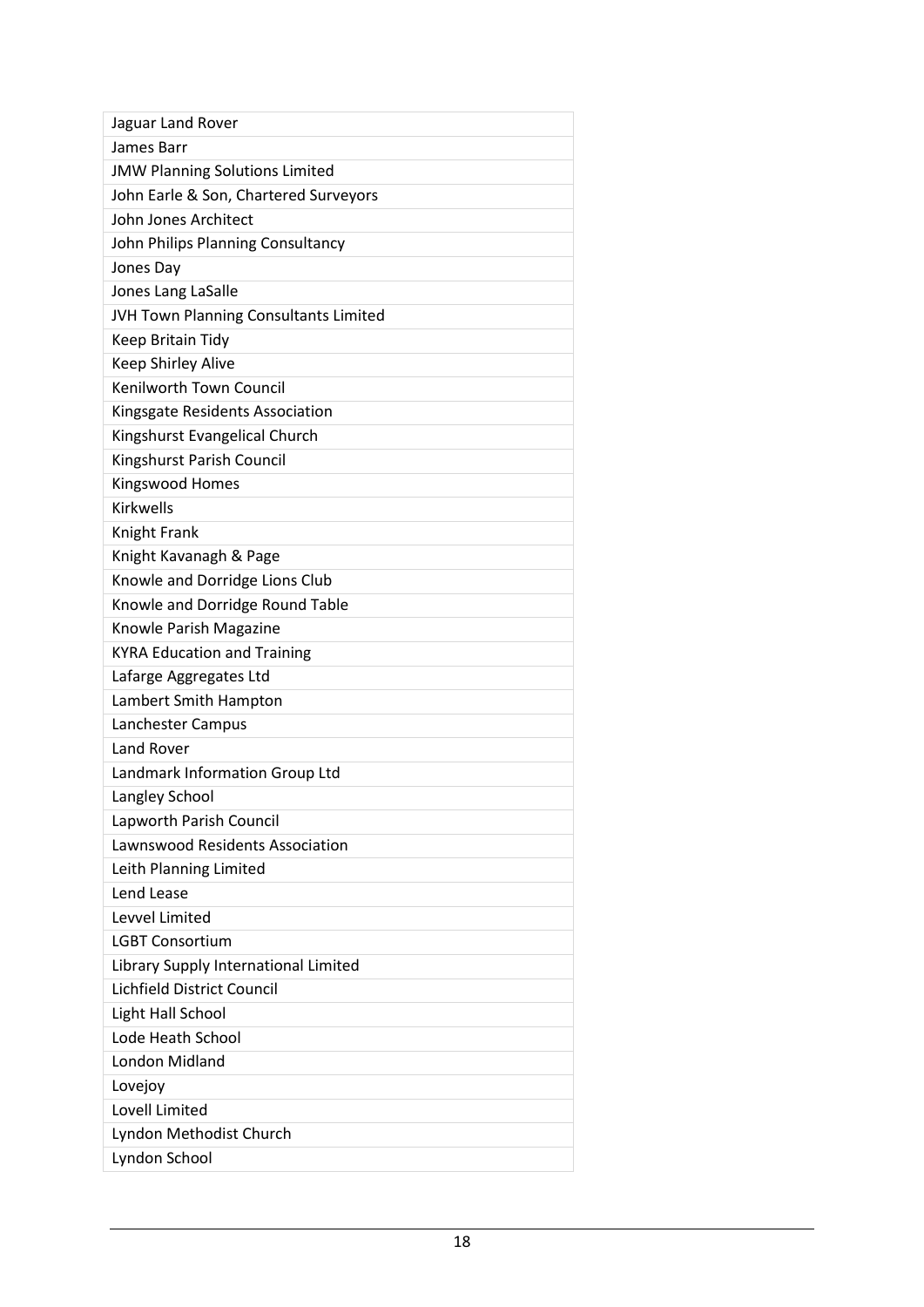| M J Gleeson Group plc                           |
|-------------------------------------------------|
| <b>MADF</b>                                     |
| <b>Malcolm Scott Consultants</b>                |
| Malita                                          |
| <b>Maneaton Homes Limited</b>                   |
| <b>Marcity Developments</b>                     |
| <b>Marrons</b>                                  |
| <b>Marston Green Football Club</b>              |
| <b>Marston Green Lions Club</b>                 |
| Marston Green Opposing Over Development (MGOOD) |
| <b>Marston Green Residents Association</b>      |
| Martin Robeson Planning Practice                |
| <b>Martyn Bramich Associates</b>                |
| <b>Masood Akhtar Associates</b>                 |
| MBM Design & Build                              |
| McCarthy & Stone                                |
| <b>McLean Estates Limited</b>                   |
| <b>MEPs</b>                                     |
| <b>Meriden Parish Council</b>                   |
| Meriden RAID                                    |
| <b>Merstone School</b>                          |
| <b>Messrs Martineau</b>                         |
| <b>Michael Edwards Associates</b>               |
| <b>Midlands Rural Housing</b>                   |
| Miller Homes Strategic Land                     |
| Miller Strategic Land Limited                   |
| Ministry of Defence                             |
| <b>Mono Consultants</b>                         |
| Mouchel                                         |
| <b>MPs</b>                                      |
| <b>MTC Planning and Design</b>                  |
| <b>Murdoch Planning</b>                         |
| <b>Museum Field Services</b>                    |
| Museums, Libraries & Archives West Midlands     |
| N& J C Design Limited                           |
| Nathaniel Lichfield and Partners                |
| National Association of Teachers and Travellers |
| <b>National Exhibition Centre</b>               |
| <b>National Express West Midlands</b>           |
| <b>National Farmers Union</b>                   |
| National Grid plc                               |
| National Motorcycle Museum                      |
| Natural England                                 |
| <b>NEC Group</b>                                |
| <b>Network Rail</b>                             |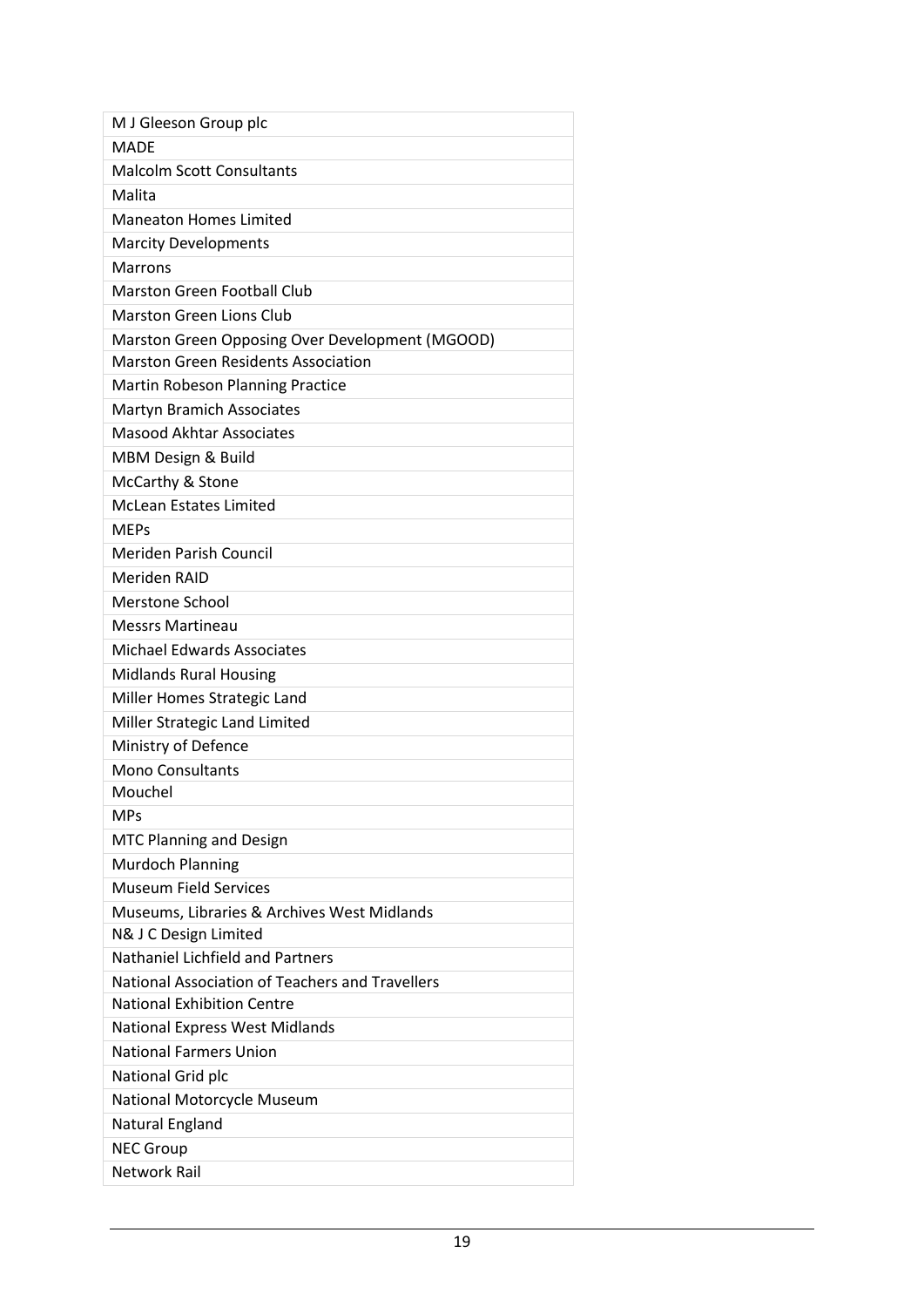| New Testament Church of God                         |
|-----------------------------------------------------|
| No.5 Chambers                                       |
| <b>Norman Davies</b>                                |
| <b>North Solihull Business Forum</b>                |
| North Solihull Partnership                          |
| North Solihull Voluntary and Community Alliance     |
| North Warwickshire Borough Council                  |
| Northern Star Community Arts                        |
| <b>Northern Trust</b>                               |
| <b>Notcutts Limited</b>                             |
| Npower Ltd                                          |
| Nuneaton and Bedworth B.C                           |
| Olton Baptist Church                                |
| <b>Olton Friary</b>                                 |
| <b>Olton Resident's Association</b>                 |
| Packington Estate Enterprises Ltd                   |
| Park Hall Academy                                   |
| Parkway Kennels                                     |
| Paul Seabourne Architectural Services               |
| Paul Wooding                                        |
| <b>Peacock and Smith</b>                            |
| Peel Holdings (Environmental) Ltd                   |
| <b>Pegasus Planning Group</b>                       |
| Pendragon Plc                                       |
| <b>Persimmon Homes Limited</b>                      |
| Peter Brett Associates LLP                          |
| <b>Peter Storrie Consultants</b>                    |
| Philip Brown Associates Ltd                         |
| Physically Disabled and Able-Bodied                 |
| Piper Homes Ltd                                     |
| Plan A M                                            |
| <b>Planning Issues</b>                              |
| <b>Planning Prospects</b>                           |
| <b>PLG Perspectives</b>                             |
| Police and Crime Commissioner for the West Midlands |
| Powergen Property plc                               |
| <b>Price Planning Associates</b>                    |
| Prince's Trust Team Programme                       |
| <b>Progression Consultants Ltd</b>                  |
| Project Kingfisher                                  |
| Prologis UK Limited                                 |
| <b>Property Services Agency</b>                     |
| <b>Push Bikes</b>                                   |
| R M Design                                          |
| <b>RAC Motoring Services</b>                        |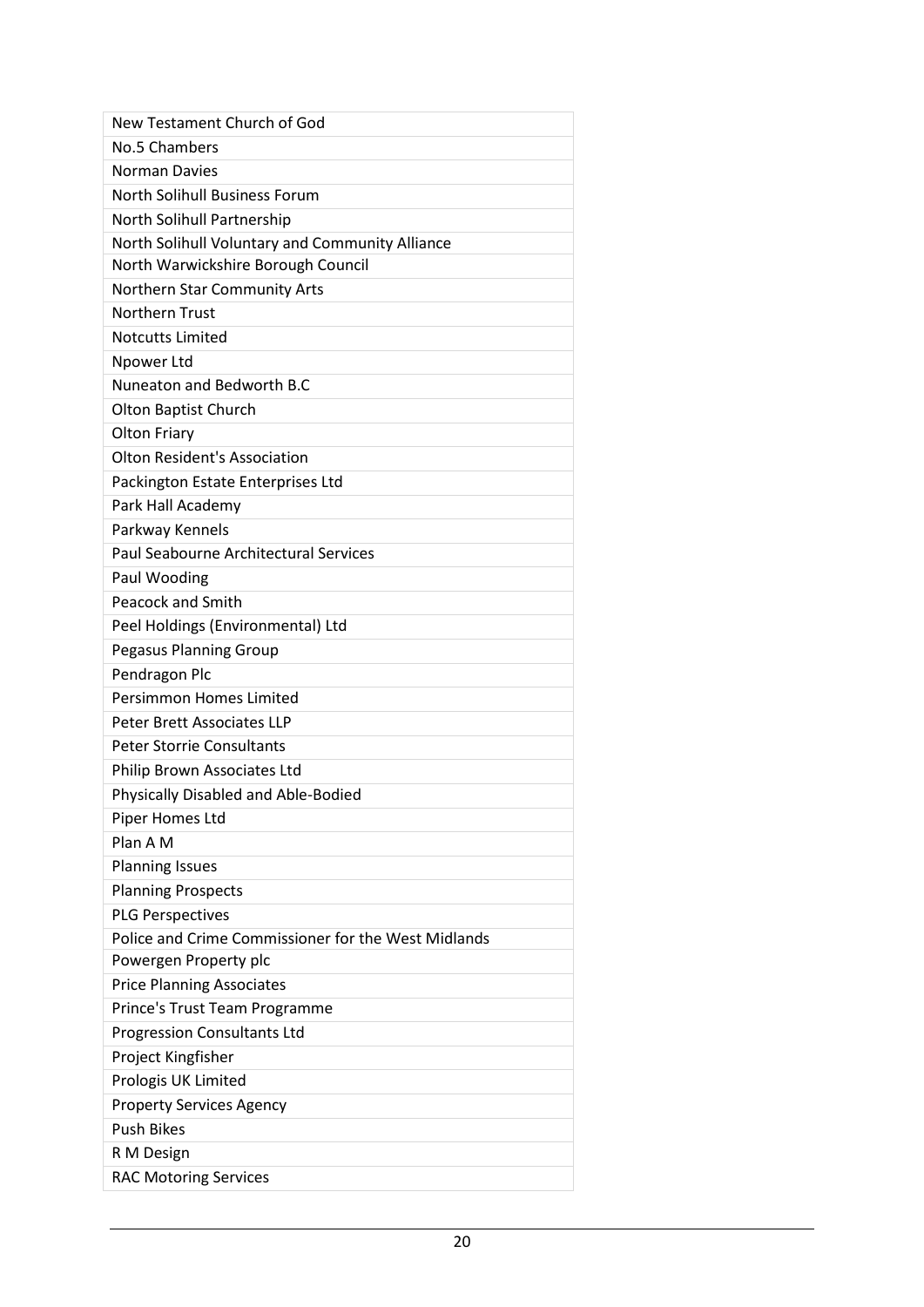| Rajkowski Architect/Building Services                 |
|-------------------------------------------------------|
| Rapleys LLP                                           |
| RC Archdiocese of Birmingham                          |
| <b>RCI Design</b>                                     |
| Redditch Borough Council                              |
| <b>Redrow Homes</b>                                   |
| Regional Office of NHS Executive                      |
| <b>Renewal Christian Centre</b>                       |
| <b>Reynalds Cross School</b>                          |
| Rhodes Rural Planning and Land Management             |
| <b>Richard Cobb Planning</b>                          |
| River Cole and Chinn Brook Conservation Group         |
| <b>RNIB Visual Impairment Service</b>                 |
| Road Haulage Association                              |
| <b>Robert Hitchens Ltd</b>                            |
| <b>Robert Turley Associates</b>                       |
| Rooftop Housing Group Limited                         |
| Royal Commission on the Historical Monuments, England |
| Royal Mail Group Limited (Property Law)               |
| <b>RPS</b>                                            |
| <b>RSPB</b>                                           |
| Rugby B.C.                                            |
| <b>Rural and Sustainability Team</b>                  |
| Rural Development Programme for England               |
| <b>Rural Youth Project</b>                            |
| <b>RWE Npower</b>                                     |
| Sandwell Metropolitan Borough Council                 |
| Savills                                               |
| <b>SCH Housing Management Solihull MBC</b>            |
| Sea Cadets                                            |
| Sea Rangers                                           |
| Seeds of Hope                                         |
| <b>SENSE West</b>                                     |
| Severn Trent Water Limited                            |
| Severn Trent Water Ltd                                |
| <b>Shire Consulting UK</b>                            |
| <b>Shirley Advance</b>                                |
| <b>Shirley Baptist Church</b>                         |
| Shirley Citizens Advice Bureau                        |
| Shirley Estates (Developments) Ltd                    |
| Shirley Lions Club                                    |
| <b>Shirley Police Station</b>                         |
| <b>Shirley Residents Association</b>                  |
| Shirley Town Team                                     |
| Shropshire Council                                    |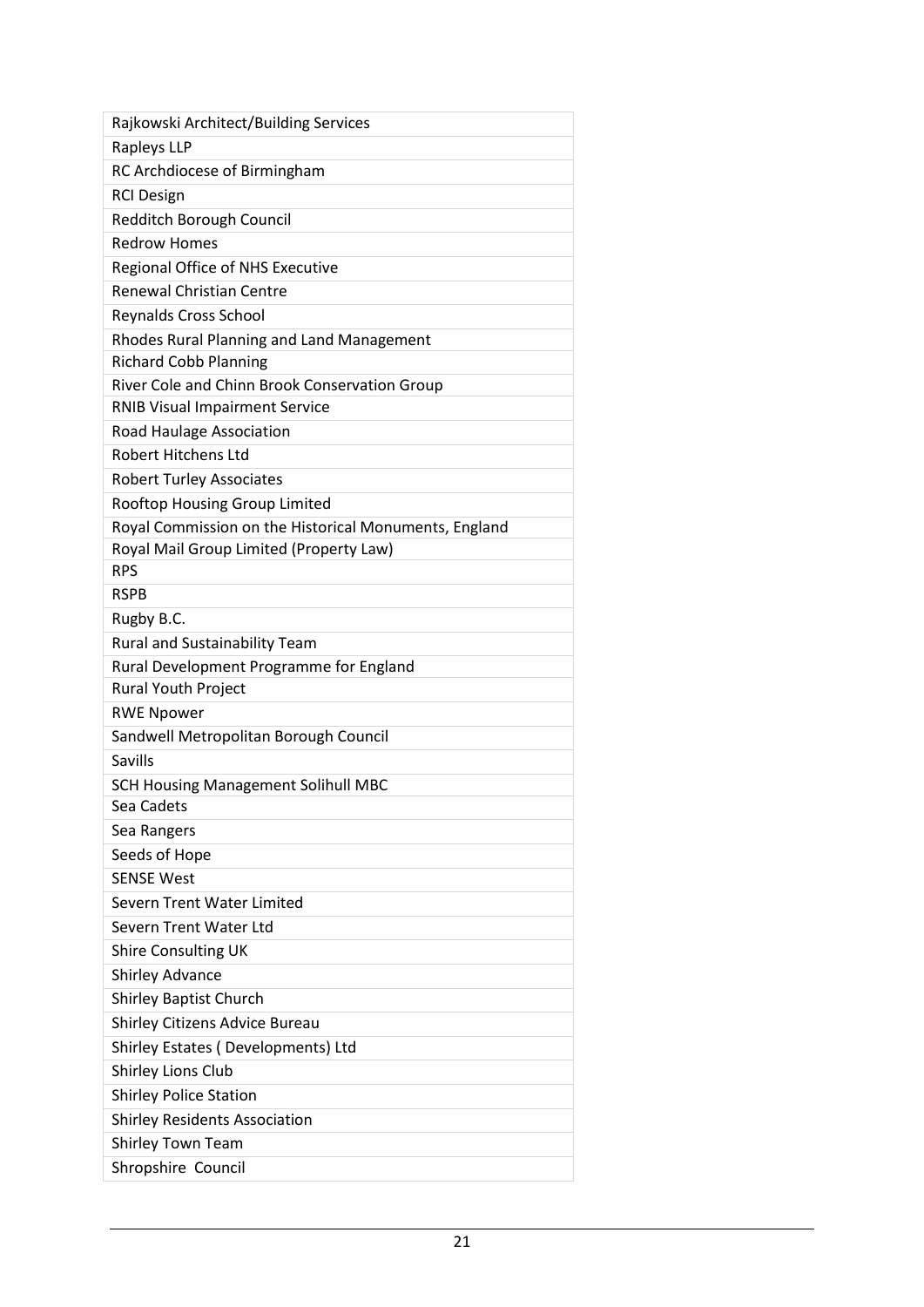| <b>Silverlink Train Services Ltd</b>                             |
|------------------------------------------------------------------|
| <b>Skills Funding Agency</b>                                     |
| Slough Properties Ltd                                            |
| Smith's Wood Sports College                                      |
| <b>Smiths Wood Parish Council</b>                                |
| Society for the Protection of Ancient Buildings                  |
| Solihull & Leamington Rail Users Assoc                           |
| Solihull (Ulverley) Division Girl Guides                         |
| Solihull (Volunteers) Sports Council                             |
| Solihull (Widney) Division Girl Guides                           |
| Solihull and Leamington Rail Users Association                   |
| Solihull and Meriden Liberal Democrats                           |
| Solihull Archaeological Group                                    |
| Solihull Business Partnership                                    |
| Solihull CAN (Children with Additional Needs parent/carer forum) |
| <b>Solihull Care Trust</b>                                       |
| <b>Solihull Carers Centre</b>                                    |
| Solihull Chamber of Commerce                                     |
| Solihull Christian Fellowship                                    |
| Solihull Churches Action on Homelessness                         |
| Solihull College                                                 |
| <b>Solihull Community Housing</b>                                |
| <b>Solihull Conservation Volunteers</b>                          |
| Solihull Council for Voluntary Youth Service                     |
| Solihull Cycling Club                                            |
| Solihull Cycling Steering Group                                  |
| Solihull Fire Station                                            |
| Solihull Friends of the Earth                                    |
| Solihull King's Church                                           |
| Solihull Lions Club                                              |
| Solihull Metropolitan Borough Council (various service areas)    |
| Solihull Metropolitan Borough Councillors                        |
| <b>Solihull Muslim Association</b>                               |
| Solihull Muslim Community Association                            |
| <b>Solihull National Trust Volunteers</b>                        |
| <b>Solihull North Police Station</b>                             |
| Solihull Older Peoples Forum                                     |
| Solihull Partnership Forum                                       |
| <b>Solihull Police Station</b>                                   |
| Solihull Public Health Birmingham & Solihull NHS Cluster         |
| Solihull Ratepayers Association                                  |
| Solihull Residents Association                                   |
| Solihull Rotary Club C/o West Midlands Bridge Club               |
| Solihull Round Table c/o Old Silhillians Rugby Club              |
| Solihull School                                                  |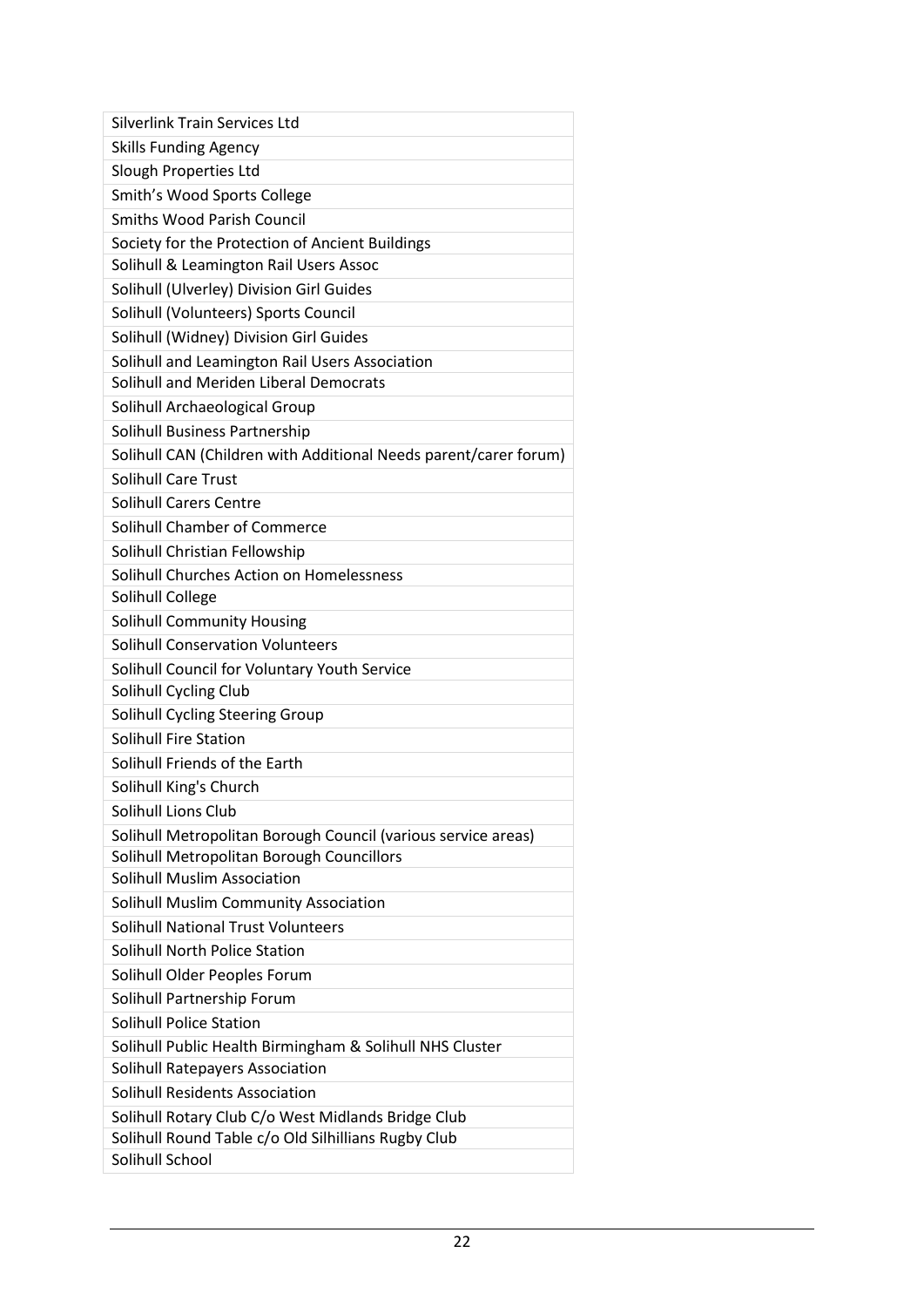| <b>Solihull Scout Association</b>                 |
|---------------------------------------------------|
| Solihull Shopmobility                             |
| Solihull Society for the Physically Handicapped   |
| Solihull Tenants and Leaseholder Forum            |
| Solihull Tree Warden Group                        |
| <b>Solihull Tree Wardens</b>                      |
| <b>Solihull Youth Service</b>                     |
| South West Law                                    |
| <b>Spitfire Property Group</b>                    |
| Sport England                                     |
| St Andrew's Church Centre                         |
| <b>St Barnabas Church</b>                         |
| St Leonard's Day Centre                           |
| St Leonard's Youth Group                          |
| St Margaret's Young Communicants Guild            |
| St Martins (Solihull) Ltd                         |
| St Michael's Church                               |
| St Peter's RC School                              |
| St Peter's Community Project                      |
| St Peter's Parish Church Youth Club               |
| <b>Staffordshire County Council</b>               |
| <b>Stagecoach Midland Red</b>                     |
| <b>Stansgate Planning</b>                         |
| <b>Star Planning and Development</b>              |
| <b>Steering Groups internal</b>                   |
| <b>Stewart Ross Associates</b>                    |
| <b>Stonehouse Chartered Surveyors</b>             |
| Stoneleigh & Ashow Parish Council                 |
| <b>Stratford-on-Avon District Council</b>         |
| <b>Summerfield Education Centre</b>               |
| Sunderlands & Thompsons                           |
| <b>Tamworth Borough Council</b>                   |
| Tanworth-in-Arden Parish Council                  |
| <b>Tarmac Limited</b>                             |
| <b>Taylor Wimpey</b>                              |
| Taylor Wimpey Developments Limited                |
| Taylor Woodrow Developments Ltd                   |
| <b>Taylor Young</b>                               |
| <b>Terence O'Rouke PLC</b>                        |
| <b>Tetlow King Planning</b>                       |
| The Arboricultural Advisory & Information Service |
| The B@se-I                                        |
| The Banbury Club                                  |
| The Barton Willmore Planning Partnership          |
| The Body Shop                                     |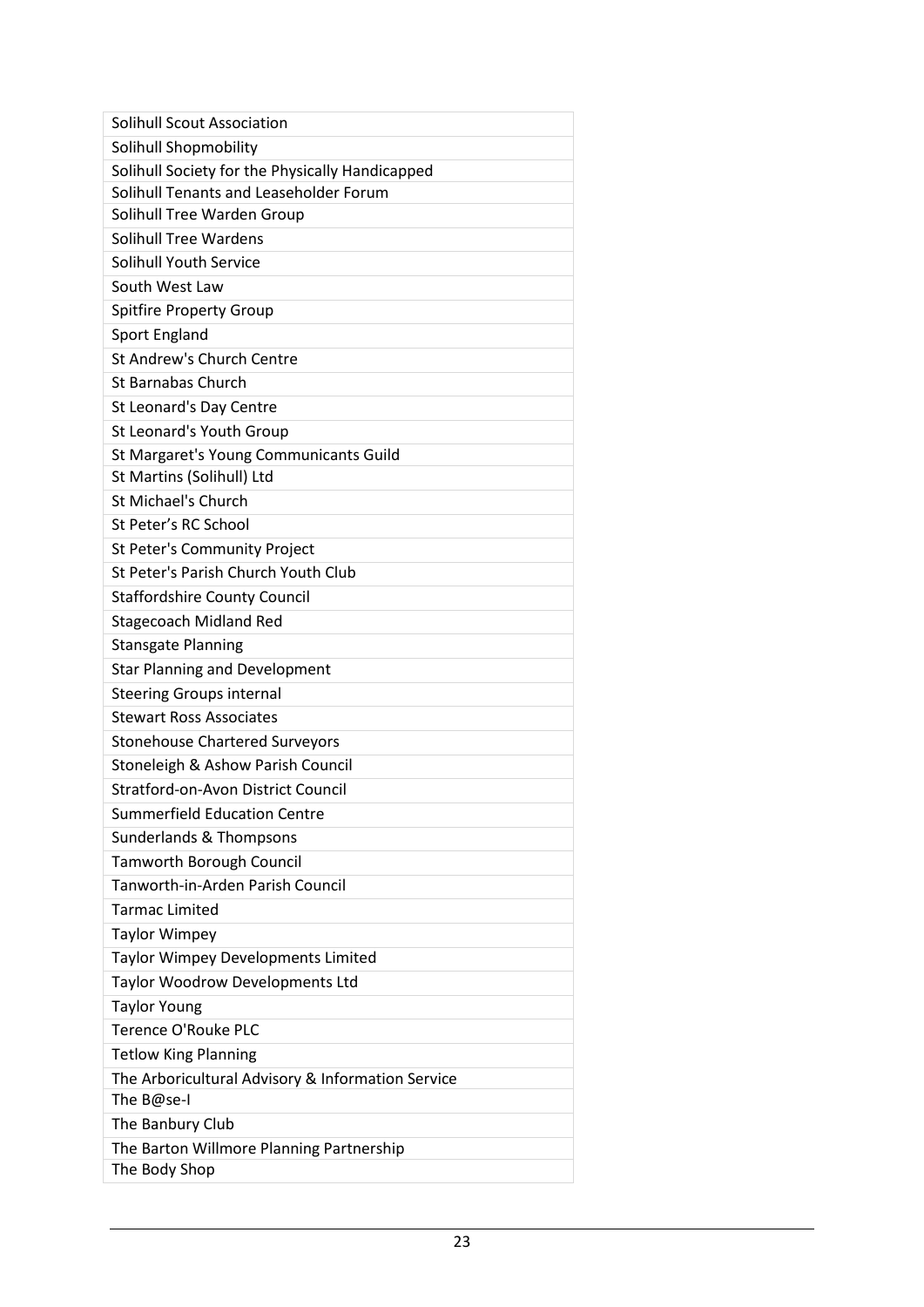| The Boys Brigade & Girls Association                      |
|-----------------------------------------------------------|
| The British Chemical Distributers and Traders Association |
| The British Land Co                                       |
| The Coal Authority                                        |
| The Crown Estate                                          |
| The Garden History Society                                |
| The Georgian Society                                      |
| The Gypsy Council                                         |
| The Hampton Society                                       |
| The Home Builders Federation Midland Region               |
| The Knowle Society                                        |
| The Lawn Tennis Association                               |
| The Manor Hotel                                           |
| <b>The National Trust</b>                                 |
| The NEC Group                                             |
| The Planning Bureau                                       |
| The Post Office                                           |
| The Showmen's Guild of Great Britain (Midland Section)    |
| The Sixth Form College, Solihull                          |
| The Solihull Sports Club for the Disabled                 |
| The Space Studio                                          |
| The Theatres Trust                                        |
| The Twentieth Century Society                             |
| The Wildlife Trust for Birmingham & The Black Country     |
| The Window Centre (Solihull) Ltd                          |
| The Women's National Commission                           |
| This Way Up                                               |
| <b>Thomas Eggar LLP</b>                                   |
| Thompsons Land and Property                               |
| Tidbury Green Parish Council                              |
| <b>Tidbury Green Residents Association</b>                |
| <b>Tony Thorpe Associates</b>                             |
| Transco                                                   |
| <b>Trebor Developments LLP</b>                            |
| <b>Triple Crown Centre</b>                                |
| <b>Trust for Whitlocks End Farm</b>                       |
| Trustees of the Berkswell Estate                          |
| <b>TRW Ltd</b>                                            |
| <b>Tudor Grange Academy</b>                               |
| <b>Turley Associates</b>                                  |
| <b>Tweedale Limited</b>                                   |
| Tyler-Parkes Partnership Ltd                              |
| <b>Umberslade Securities</b>                              |
| <b>United Reformed Church</b>                             |
| URS Infrastructure & Environment UK Limited               |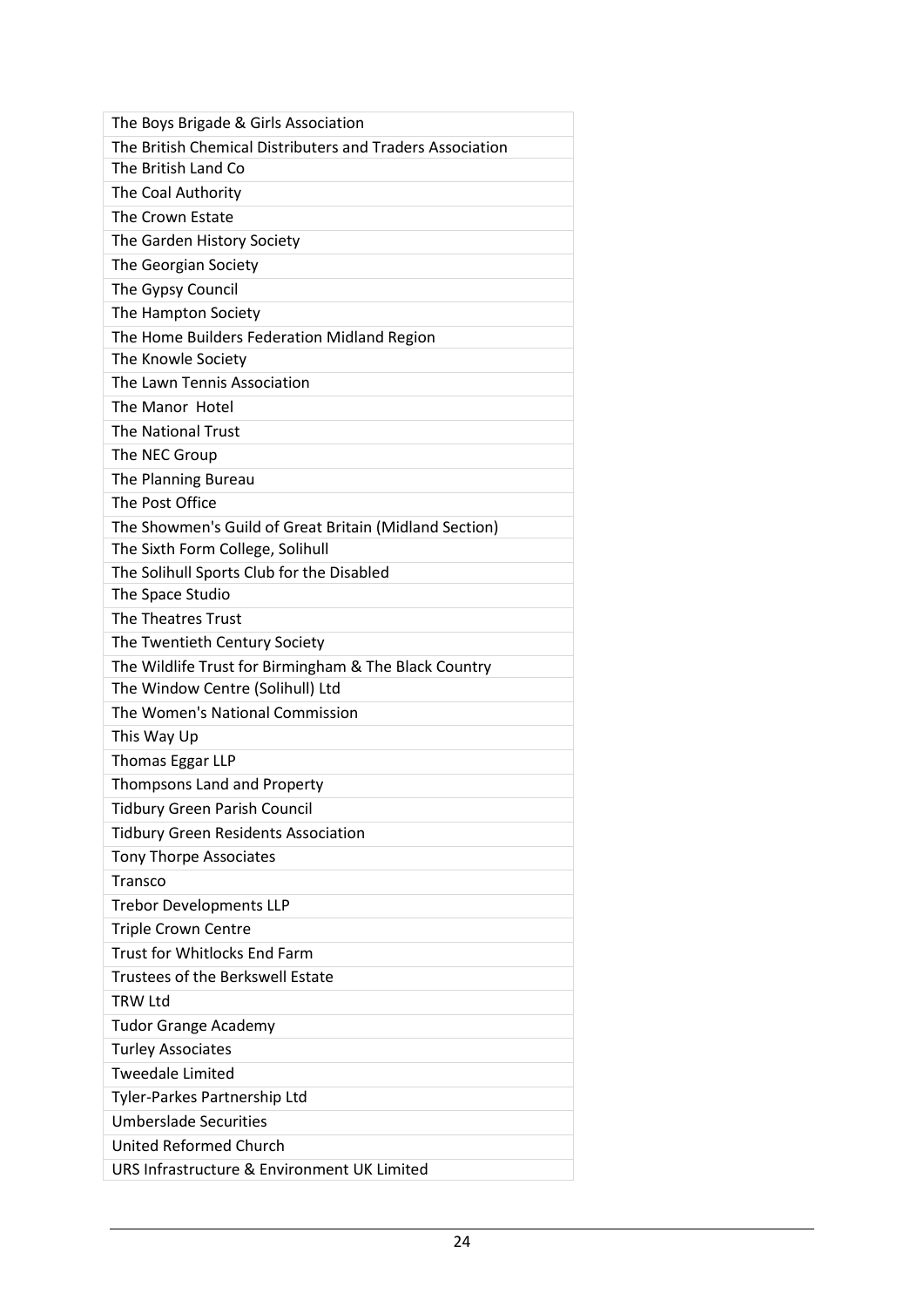| <b>Ursus Consulting Limited</b>                              |
|--------------------------------------------------------------|
| Various private indivudals                                   |
| Victorian Society                                            |
| <b>Virgin Trains Ltd</b>                                     |
| <b>Waitrose Limited</b>                                      |
| <b>Walker Sutton</b>                                         |
| Walsall Metropolitan Borough Council                         |
| <b>Wardell Armstrong</b>                                     |
| <b>Wardell Armstrong</b>                                     |
| <b>Warwick District Council</b>                              |
| Warwickshire Association of Local Councils Officer           |
| Warwickshire Association of Youth Clubs                      |
| Warwickshire Clubs for Young People                          |
| <b>Warwickshire County Council</b>                           |
| Warwickshire Federation of Young Farmers Clubs               |
| Warwickshire Museum                                          |
| <b>Warwickshire Probation Area</b>                           |
| <b>Warwickshire Rural Community Council</b>                  |
| Warwickshire Wildlife Trust                                  |
| Warwickshire, Coventry & Solihull Habitat Biodiversity Audit |
| <b>Water Orton Parish Council</b>                            |
| <b>Waterloo Housing Association</b>                          |
| Wells Green and Lyndon Residents Association                 |
| <b>West Midlands Ambulance NHS Trust</b>                     |
| <b>West Midlands Councils</b>                                |
| West Midlands Labour European Office                         |
| <b>West Midlands LDZ</b>                                     |
| <b>West Midlands Leaders Board</b>                           |
| <b>West Midlands Police</b>                                  |
| <b>West Midlands Probation Service</b>                       |
| <b>Whale Tankers Ltd</b>                                     |
| White House Residents Association                            |
| White Young Green Planning                                   |
| <b>Whitefriars Housing Group</b>                             |
| <b>Wilbraham Associates</b>                                  |
| <b>William Davis Limited</b>                                 |
| <b>William Davis Ltd</b>                                     |
| Wimpeys                                                      |
| WM Fire Service HQ                                           |
| <b>WM Housing Group</b>                                      |
| <b>WMPTA</b>                                                 |
| <b>Wolverhampton City Council</b>                            |
| <b>Wood Frampton</b>                                         |
| <b>Woodland Trust</b>                                        |
| <b>Woodlands Residents Action Group</b>                      |